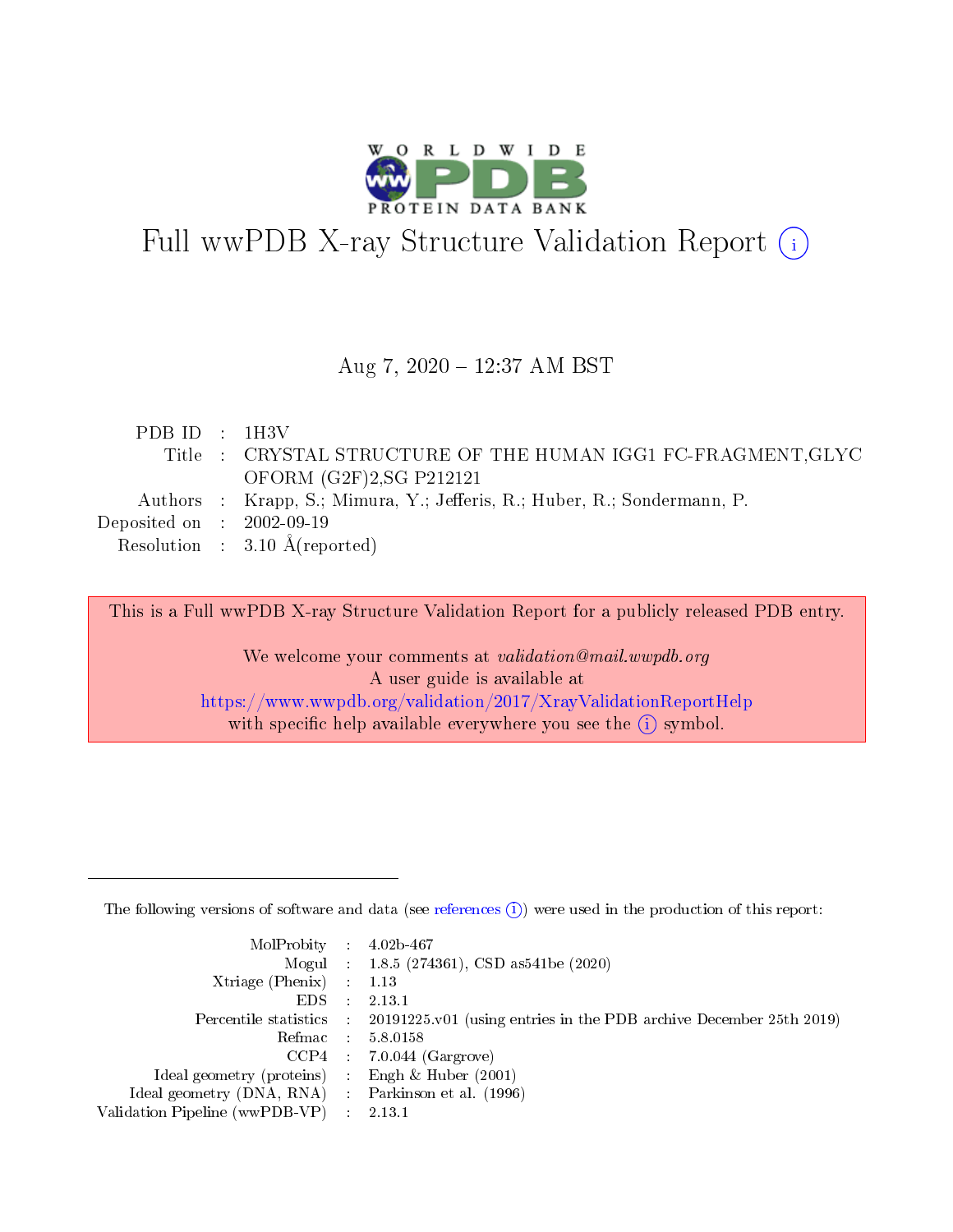# 1 [O](https://www.wwpdb.org/validation/2017/XrayValidationReportHelp#overall_quality)verall quality at a glance  $(i)$

The following experimental techniques were used to determine the structure: X-RAY DIFFRACTION

The reported resolution of this entry is 3.10 Å.

Percentile scores (ranging between 0-100) for global validation metrics of the entry are shown in the following graphic. The table shows the number of entries on which the scores are based.



| Metric                | Whole archive<br>$(\#\mathrm{Entries})$ | Similar resolution<br>$(\#\text{Entries},\, \text{resolution}\; \text{range}(\textup{\AA}))$ |
|-----------------------|-----------------------------------------|----------------------------------------------------------------------------------------------|
| $R_{free}$            | 130704                                  | $1094(3.10-3.10)$                                                                            |
| Clashscore            | 141614                                  | $1184(3.10-3.10)$                                                                            |
| Ramachandran outliers | 138981                                  | $1141 (3.10-3.10)$                                                                           |
| Sidechain outliers    | 138945                                  | $1141 (3.10-3.10)$                                                                           |
| RSRZ outliers         | 127900                                  | $1067(3.10-3.10)$                                                                            |

The table below summarises the geometric issues observed across the polymeric chains and their fit to the electron density. The red, orange, yellow and green segments on the lower bar indicate the fraction of residues that contain outliers for  $>=3, 2, 1$  and 0 types of geometric quality criteria respectively. A grey segment represents the fraction of residues that are not modelled. The numeric value for each fraction is indicated below the corresponding segment, with a dot representing fractions <=5% The upper red bar (where present) indicates the fraction of residues that have poor fit to the electron density. The numeric value is given above the bar.

| Mol              |        | $\boxed{\text{Chain}}$ Length | Quality of chain |     |          |  |
|------------------|--------|-------------------------------|------------------|-----|----------|--|
|                  | А      | 223                           | 39%              | 48% | 6%<br>7% |  |
|                  | В      | 223                           | 46%              | 42% | 7%       |  |
| ച                | $\cap$ | 8                             | 38%              | 25% | 38%      |  |
| റ<br>$\bullet$ . |        | 8                             | 75%              |     | 25%      |  |

The following table lists non-polymeric compounds, carbohydrate monomers and non-standard residues in protein, DNA, RNA chains that are outliers for geometric or electron-density-fit crite-

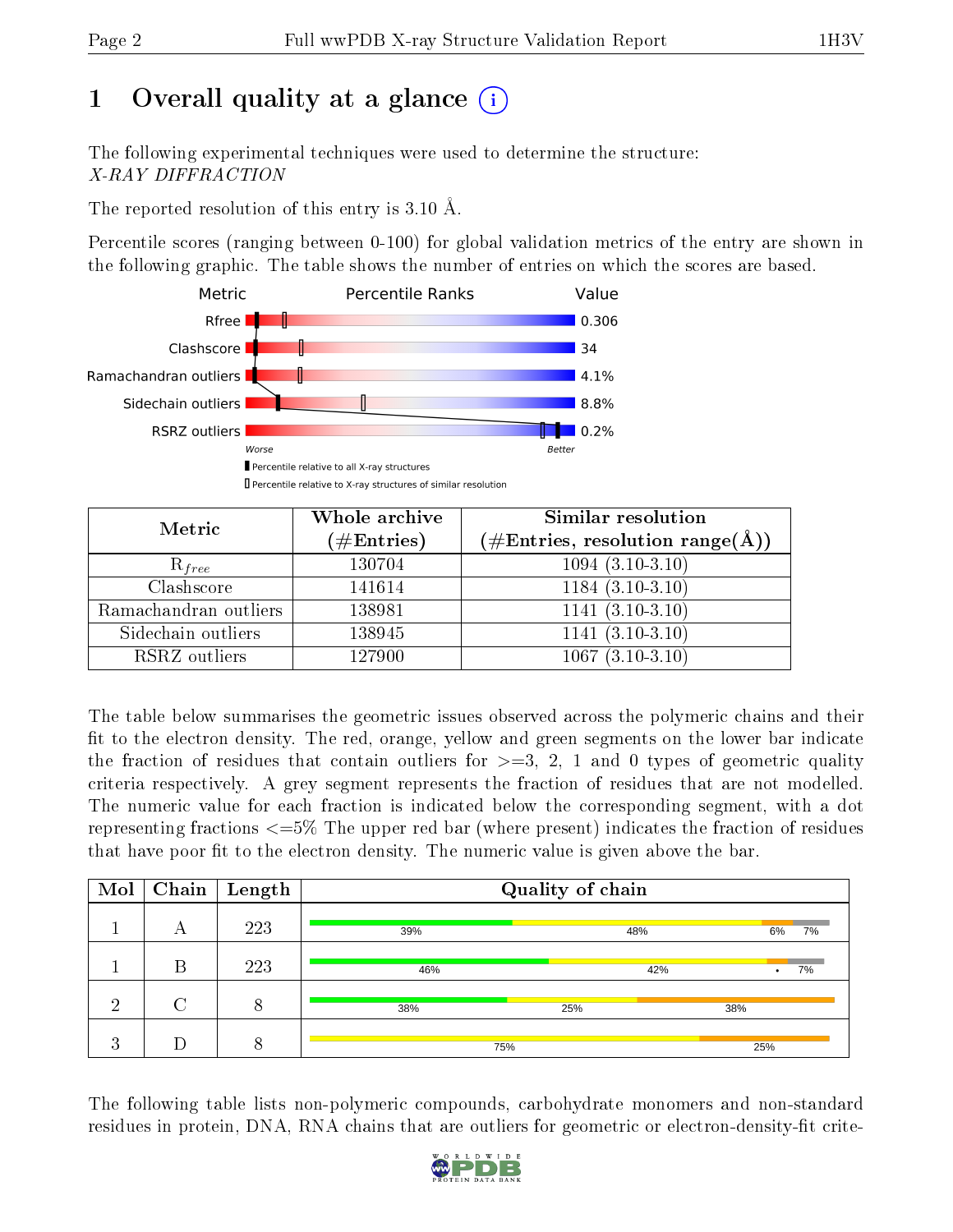ria:

|            |  |  | Mol   Type   Chain   Res   Chirality   Geometry   Clashes   Electron density |
|------------|--|--|------------------------------------------------------------------------------|
|            |  |  |                                                                              |
| <b>NAG</b> |  |  |                                                                              |

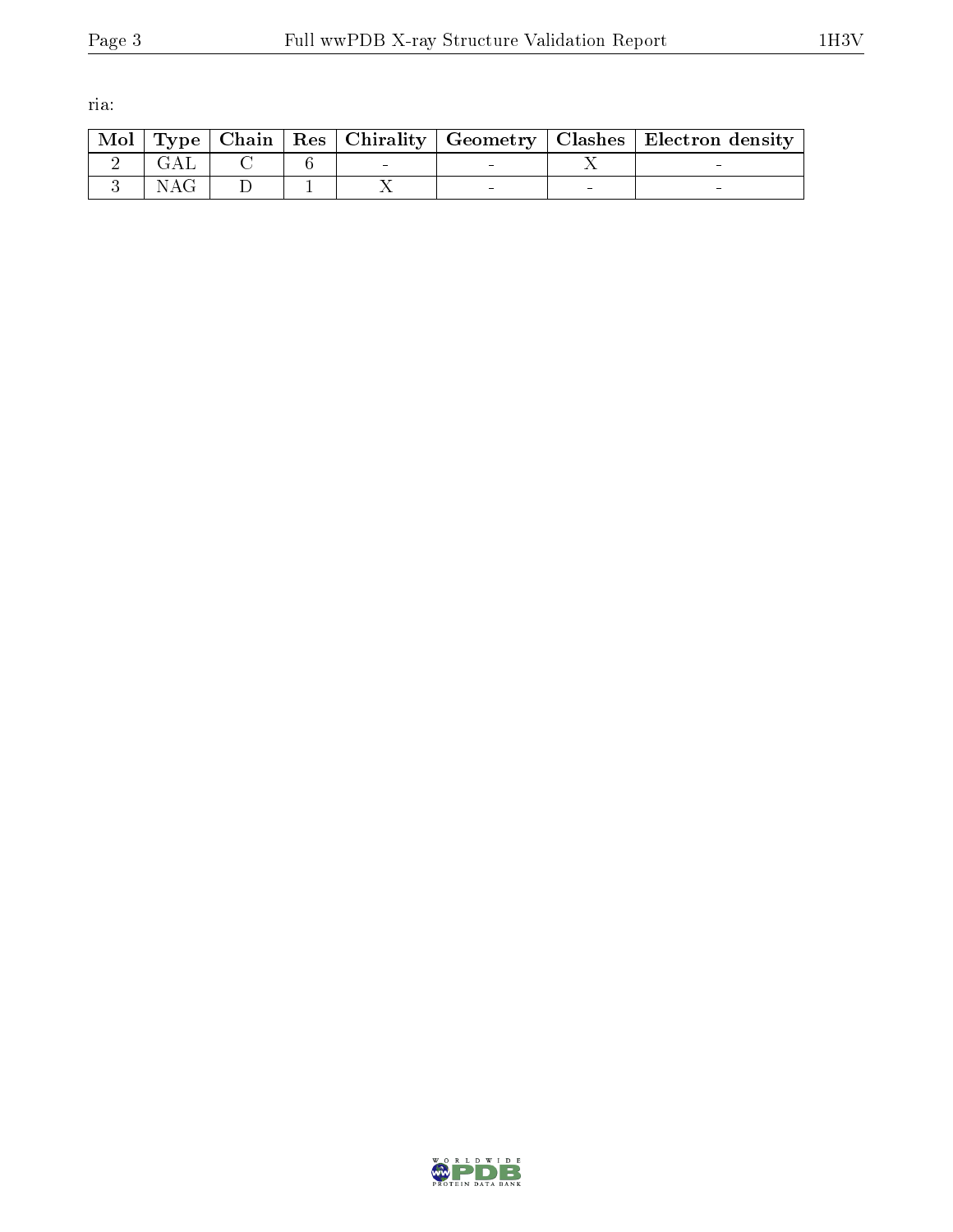# 2 Entry composition  $\left( \cdot \right)$

There are 4 unique types of molecules in this entry. The entry contains 3600 atoms, of which 0 are hydrogens and 0 are deuteriums.

In the tables below, the ZeroOcc column contains the number of atoms modelled with zero occupancy, the AltConf column contains the number of residues with at least one atom in alternate conformation and the Trace column contains the number of residues modelled with at most 2 atoms.

| Mol | Chain   Residues | Atoms |                |              |  |  | $\text{ZeroOcc} \mid \text{AltConf} \mid \text{Trace}$ |  |  |
|-----|------------------|-------|----------------|--------------|--|--|--------------------------------------------------------|--|--|
|     | 208              | Total |                | $\mathbb{N}$ |  |  |                                                        |  |  |
|     |                  | 1661  | 1057 283 314   |              |  |  | 45                                                     |  |  |
|     | 207              | Total | $\overline{C}$ | - N          |  |  | 131                                                    |  |  |
|     |                  | 1656. | 1054           | 282 313      |  |  |                                                        |  |  |

• Molecule 1 is a protein called IG GAMMA-1 CHAIN C REGION.

 Molecule 2 is an oligosaccharide called beta-D-galactopyranose-(1-4)-2-acetamido-2-deoxy-b eta-D-glucopyranose-(1-2)-alpha-D-mannopyranose-(1-6)-[alpha-D-mannopyranose-(1-3)]be ta-D-mannopyranose-(1-4)-2-acetamido-2-deoxy-beta-D-glucopyranose-(1-4)-[beta-L-fucopy ranose-(1-6)]2-acetamido-2-deoxy-beta-D-glucopyranose.



| Mol | $\mid$ Chain $\mid$ Residues | Atoms          |    | $\text{ZeroOcc} \mid \text{AltConf} \mid \text{Trace}$ |  |  |
|-----|------------------------------|----------------|----|--------------------------------------------------------|--|--|
|     |                              | l'otal C<br>96 | 54 |                                                        |  |  |

• Molecule 3 is an oligosaccharide called beta-D-galactopyranose-(1-4)-2-acetamido-2-deoxy-b eta-D-glucopyranose-(1-2)-beta-D-mannopyranose-(1-6)-[alpha-D-mannopyranose-(1-3)]bet a-D-mannopyranose-(1-4)-2-acetamido-2-deoxy-beta-D-glucopyranose-(1-4)-[beta-L-fucopyr anose-(1-6)]2-acetamido-2-deoxy-beta-D-glucopyranose.



| $\bf{Mol}$ | Chain   Residues | Atoms                                                          |  | $\text{ZeroOcc} \mid \text{AltConf} \mid \text{Trace}$ |  |  |  |
|------------|------------------|----------------------------------------------------------------|--|--------------------------------------------------------|--|--|--|
|            |                  | $\begin{array}{ccc} \text{Total} & \text{C} \end{array}$<br>96 |  |                                                        |  |  |  |

• Molecule 4 is water.

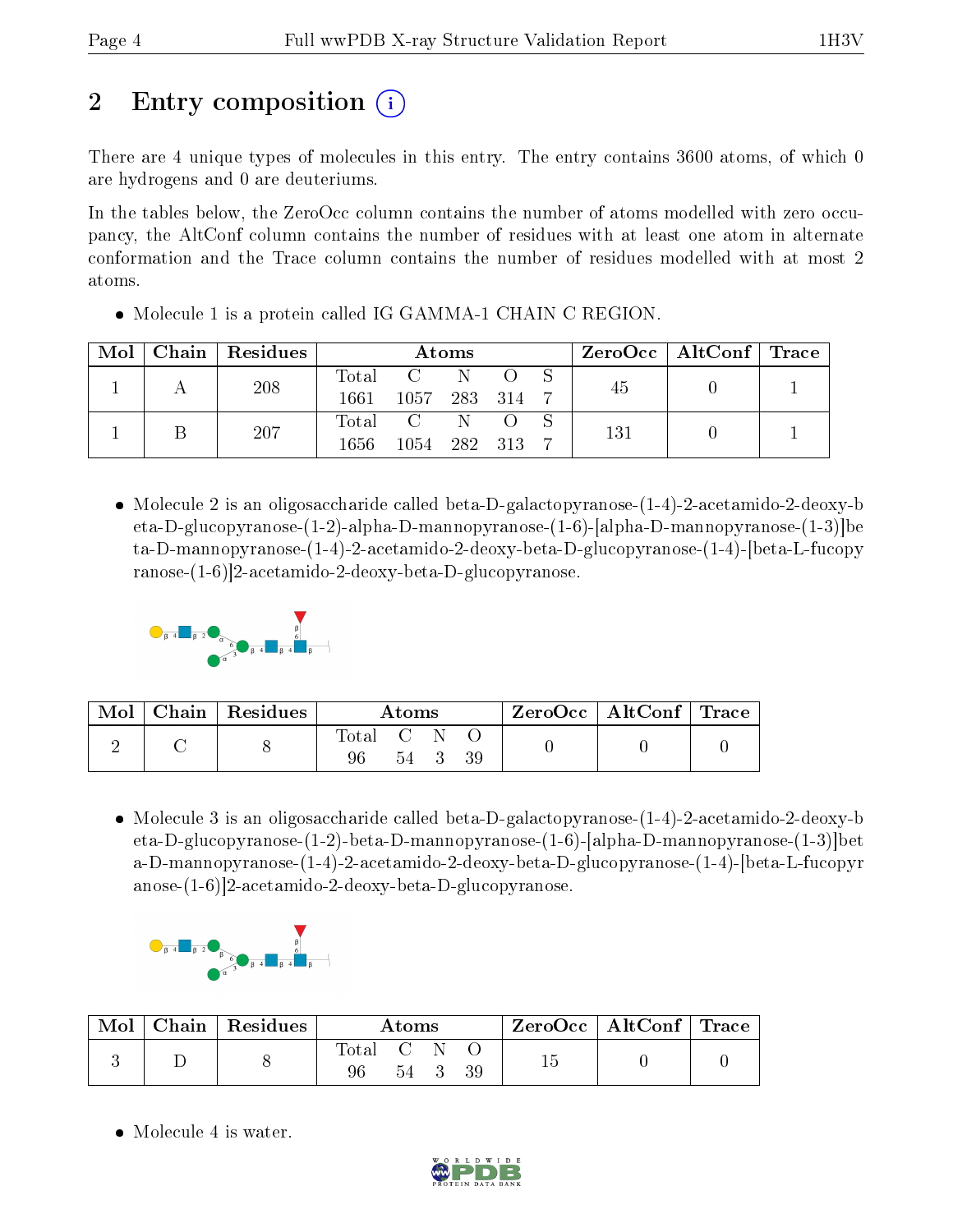|  | Mol   Chain   Residues | Atoms               | $ZeroOcc$   AltConf |
|--|------------------------|---------------------|---------------------|
|  | 51                     | Total O<br>51<br>51 |                     |
|  |                        | Total O             |                     |

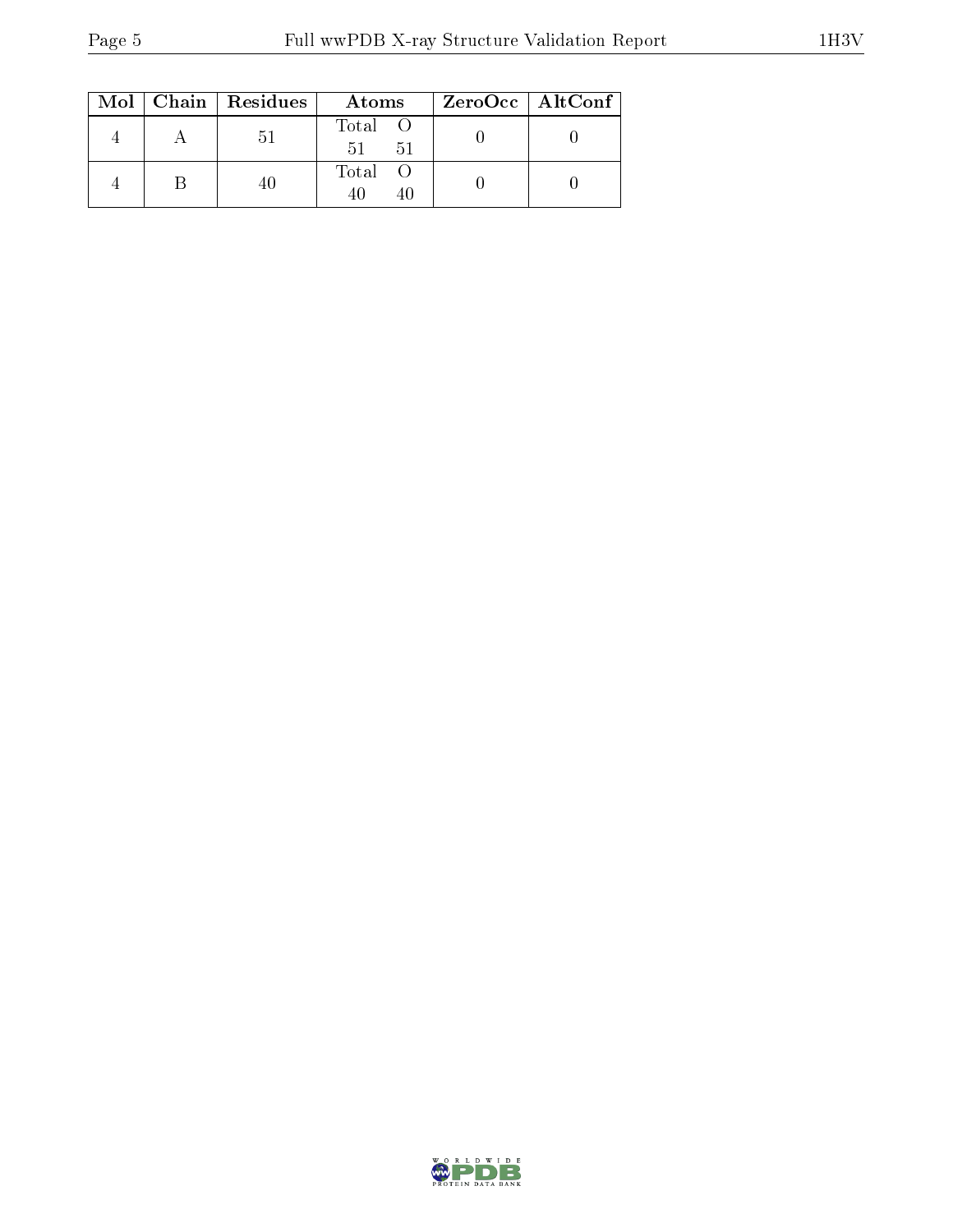# 3 Residue-property plots  $\binom{1}{1}$

• Molecule 1: IG GAMMA-1 CHAIN C REGION

These plots are drawn for all protein, RNA, DNA and oligosaccharide chains in the entry. The first graphic for a chain summarises the proportions of the various outlier classes displayed in the second graphic. The second graphic shows the sequence view annotated by issues in geometry and electron density. Residues are color-coded according to the number of geometric quality criteria for which they contain at least one outlier: green  $= 0$ , yellow  $= 1$ , orange  $= 2$  and red  $= 3$  or more. A red dot above a residue indicates a poor fit to the electron density ( $\text{RSRZ} > 2$ ). Stretches of 2 or more consecutive residues without any outlier are shown as a green connector. Residues present in the sample, but not in the model, are shown in grey.



• Molecule 2: beta-D-galactopyranose-(1-4)-2-acetamido-2-deoxy-beta-D-glucopyranose-(1-2)-alp ha-D-mannopyranose-(1-6)-[alpha-D-mannopyranose-(1-3)]beta-D-mannopyranose-(1-4)-2-acetam ido-2-deoxy-beta-D-glucopyranose-(1-4)-[beta-L-fucopyranose-(1-6)]2-acetamido-2-deoxy-beta-Dglucopyranose

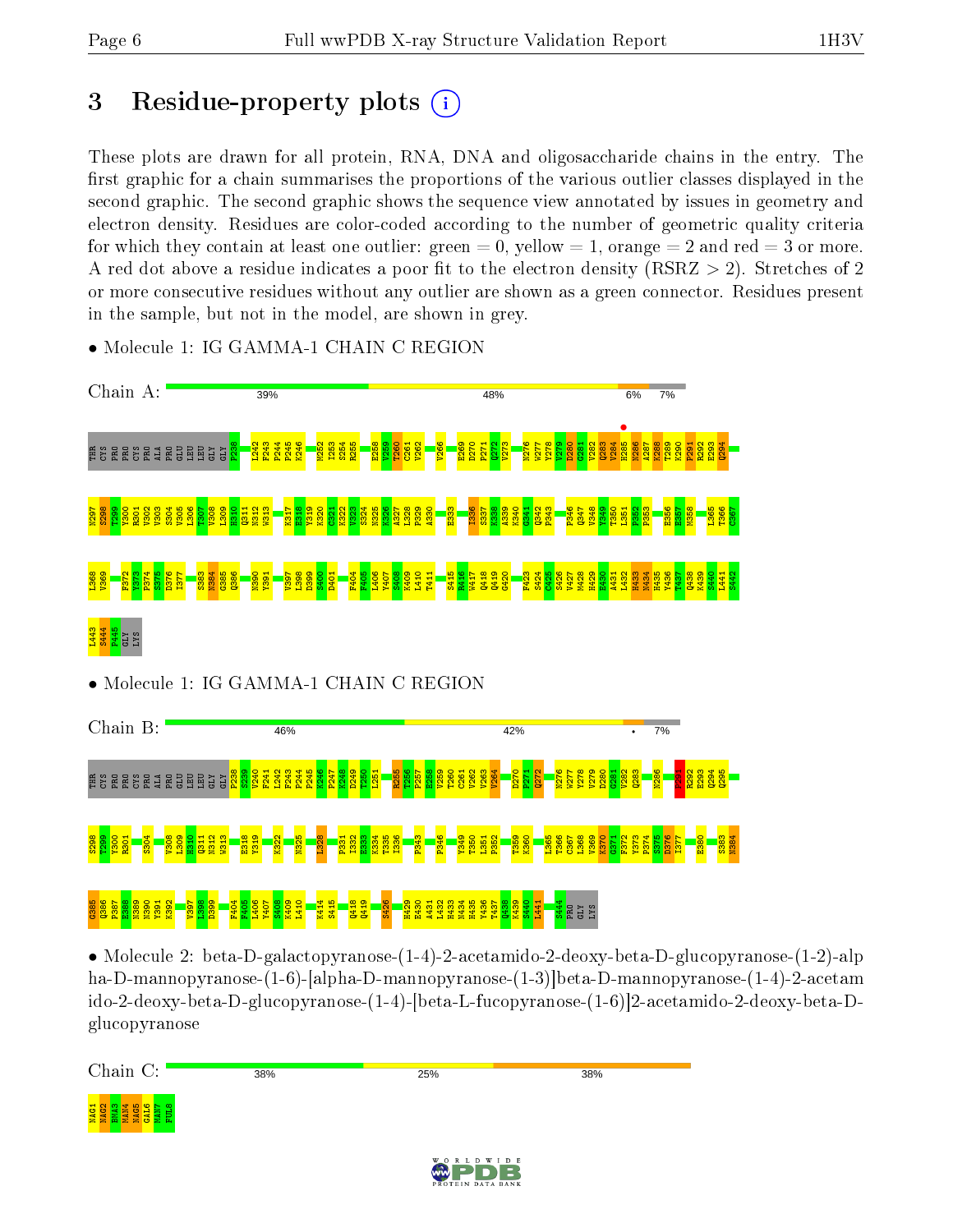• Molecule 3: beta-D-galactopyranose-(1-4)-2-acetamido-2-deoxy-beta-D-glucopyranose-(1-2)-bet a-D-mannopyranose-(1-6)-[alpha-D-mannopyranose-(1-3)]beta-D-mannopyranose-(1-4)-2-acetami do-2-deoxy-beta-D-glucopyranose-(1-4)-[beta-L-fucopyranose-(1-6)]2-acetamido-2-deoxy-beta-D-g lucopyranose

| $\overline{ }$<br>Choin<br>. .<br>uau.<br>ັ | 75% | 25% |
|---------------------------------------------|-----|-----|
| NAG1<br>NAG2<br>. .<br>÷<br>.               |     |     |

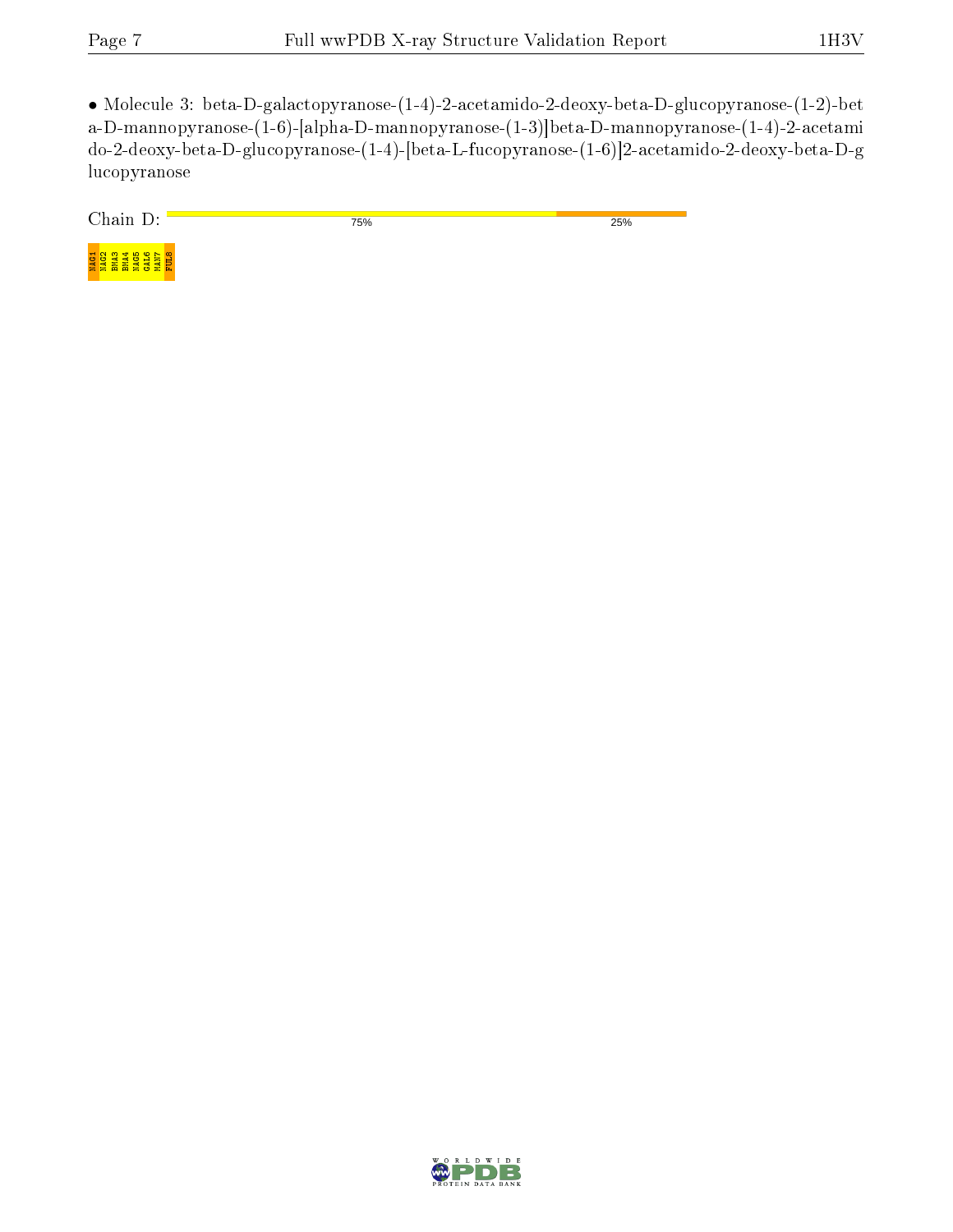# 4 Data and refinement statistics  $(i)$

| Property                                                         | Value                                            | Source     |
|------------------------------------------------------------------|--------------------------------------------------|------------|
| Space group                                                      | P 21 21 21                                       | Depositor  |
| Cell constants                                                   | $80.85$ Å $141.75$ Å<br>49.47Å                   | Depositor  |
| a, b, c, $\alpha$ , $\beta$ , $\gamma$                           | $90.00^{\circ}$ $90.00^{\circ}$<br>$90.00^\circ$ |            |
| Resolution $(A)$                                                 | $-3.10$<br>50.00                                 | Depositor  |
|                                                                  | $24.37 - 3.20$                                   | <b>EDS</b> |
| % Data completeness                                              | $82.8(50.00-3.10)$                               | Depositor  |
| (in resolution range)                                            | 82.9 (24.37-3.20)                                | <b>EDS</b> |
| $R_{merge}$                                                      | 0.13                                             | Depositor  |
| $\mathrm{R}_{sym}$                                               | (Not available)                                  | Depositor  |
| $\langle I/\sigma(I) \rangle^{-1}$                               | $2.24$ (at 3.17Å)                                | Xtriage    |
| Refinement program                                               | $\overline{\text{CNS} 1.0}$                      | Depositor  |
|                                                                  | 0.240, 0.314                                     | Depositor  |
| $R, R_{free}$                                                    | 0.233,<br>0.306                                  | DCC        |
| $R_{free}$ test set                                              | 445 reflections $(5.44\%)$                       | wwPDB-VP   |
| Wilson B-factor $(A^2)$                                          | 46.9                                             | Xtriage    |
| Anisotropy                                                       | 0.216                                            | Xtriage    |
| Bulk solvent $k_{sol}(\text{e}/\text{A}^3), B_{sol}(\text{A}^2)$ | $0.28\,$ , $58.7\,$                              | <b>EDS</b> |
| L-test for $\mathrm{twinning}^2$                                 | $< L >$ = 0.47, $< L2 >$ = 0.30                  | Xtriage    |
| Estimated twinning fraction                                      | No twinning to report.                           | Xtriage    |
| $\overline{F_o}, \overline{F_c}$ correlation                     | 0.87                                             | <b>EDS</b> |
| Total number of atoms                                            | 3600                                             | wwPDB-VP   |
| Average B, all atoms $(A^2)$                                     | 32.0                                             | wwPDB-VP   |

Xtriage's analysis on translational NCS is as follows: The largest off-origin peak in the Patterson function is  $5.82\%$  of the height of the origin peak. No significant pseudotranslation is detected.

<sup>&</sup>lt;sup>2</sup>Theoretical values of  $\langle |L| \rangle$ ,  $\langle L^2 \rangle$  for acentric reflections are 0.5, 0.333 respectively for untwinned datasets, and 0.375, 0.2 for perfectly twinned datasets.



<span id="page-7-1"></span><span id="page-7-0"></span><sup>1</sup> Intensities estimated from amplitudes.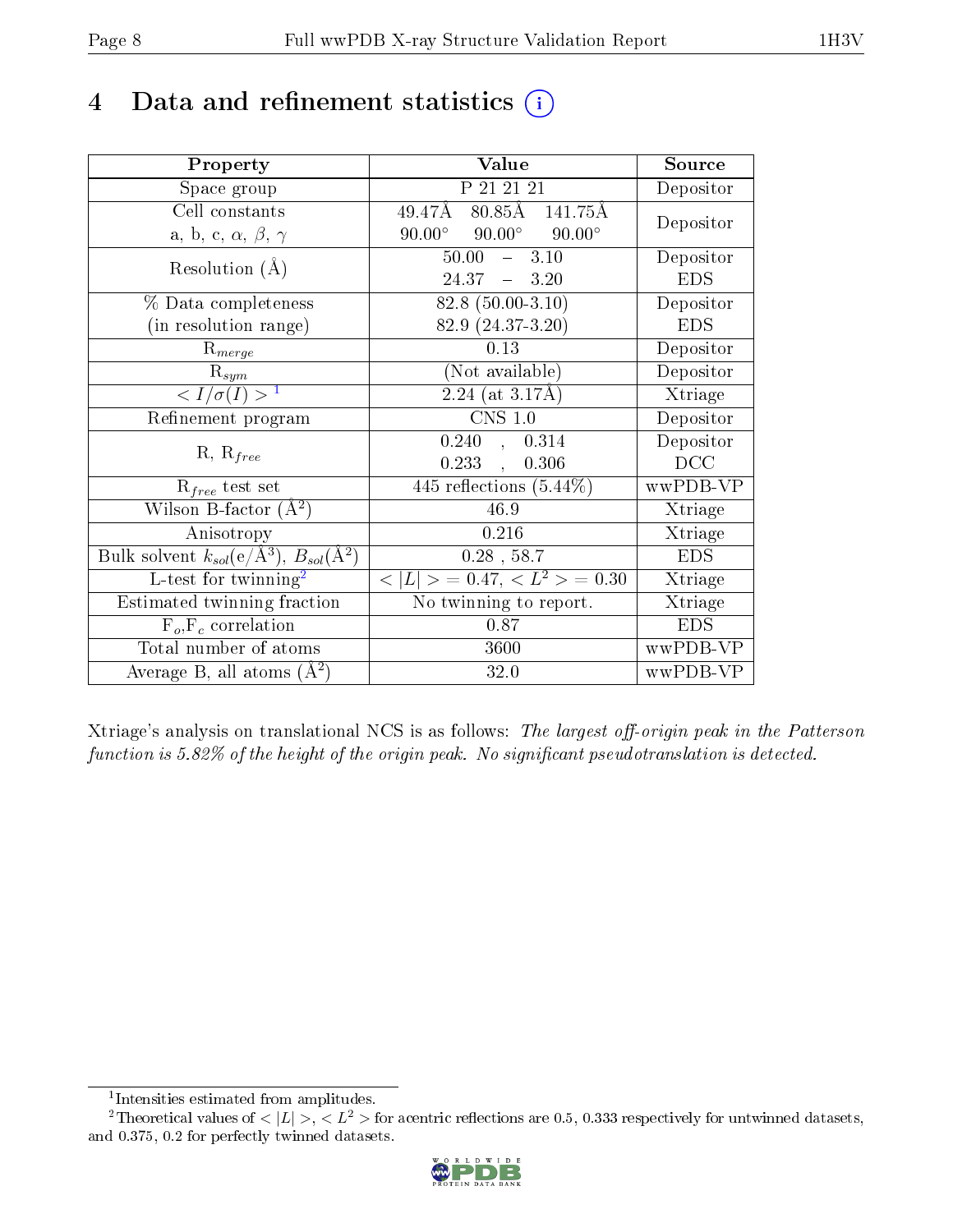# 5 Model quality  $(i)$

# 5.1 Standard geometry  $(i)$

Bond lengths and bond angles in the following residue types are not validated in this section: GAL, FUL, BMA, NAG, MAN

The Z score for a bond length (or angle) is the number of standard deviations the observed value is removed from the expected value. A bond length (or angle) with  $|Z| > 5$  is considered an outlier worth inspection. RMSZ is the root-mean-square of all Z scores of the bond lengths (or angles).

| Mol | Chain |             | Bond lengths | Bond angles |                   |  |
|-----|-------|-------------|--------------|-------------|-------------------|--|
|     |       | <b>RMSZ</b> | $\# Z  > 5$  | RMSZ        | $\# Z  > 5$       |  |
|     |       | 0.46        | 0/1707       | 0.73        | $1/2325(0.0\%)$   |  |
|     | В     | 0.44        | 0/1702       | 0.67        | 0/2318            |  |
| ΑH  | ΑH    | 0.45        | 0/3409       | 0.70        | $(0.0\%)$<br>4643 |  |

There are no bond length outliers.

All (1) bond angle outliers are listed below:

|  |     | $\mid$ Mol $\mid$ Chain $\mid$ Res $\mid$ Type $\mid$ Atoms $\mid$ | $\vert$ Observed $(^\circ)\vert$ Ideal $(^\circ)$ |  |
|--|-----|--------------------------------------------------------------------|---------------------------------------------------|--|
|  | 383 | $\perp$ SER   N-CA-C   -5.61.                                      | 95.85                                             |  |

There are no chirality outliers.

There are no planarity outliers.

## 5.2 Too-close contacts (i)

In the following table, the Non-H and H(model) columns list the number of non-hydrogen atoms and hydrogen atoms in the chain respectively. The H(added) column lists the number of hydrogen atoms added and optimized by MolProbity. The Clashes column lists the number of clashes within the asymmetric unit, whereas Symm-Clashes lists symmetry related clashes.

| $\text{Mol}$ |   |                | $\mid$ Chain $\mid$ Non-H $\mid$ H(model) | H(added) |     | $Clashes$   Symm-Clashes |
|--------------|---|----------------|-------------------------------------------|----------|-----|--------------------------|
|              |   | 1661           |                                           | 1630     | 119 |                          |
|              |   | 1656           |                                           | 1628     | 93  |                          |
|              |   | 96             |                                           | 82       | 16  |                          |
|              |   | 96             |                                           | 82       |     |                          |
|              |   | 5 <sup>1</sup> |                                           |          |     |                          |
|              | R | 40             |                                           |          |     |                          |
|              |   | 3600           |                                           | 3422     | 223 |                          |

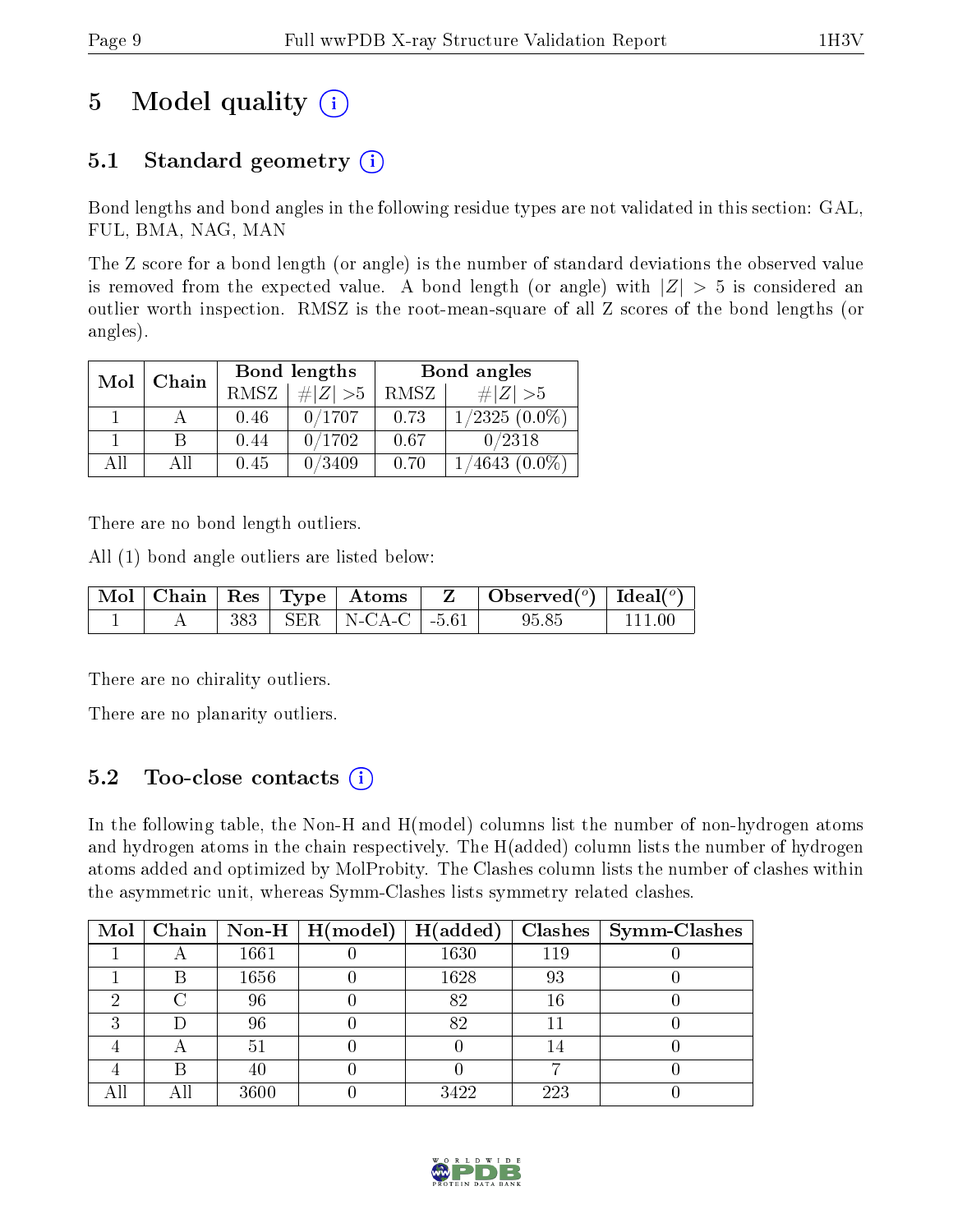The all-atom clashscore is defined as the number of clashes found per 1000 atoms (including hydrogen atoms). The all-atom clashscore for this structure is 34.

All (223) close contacts within the same asymmetric unit are listed below, sorted by their clash magnitude.

| Atom-1              | Atom-2               | Interatomic    | Clash         |
|---------------------|----------------------|----------------|---------------|
|                     |                      | distance $(A)$ | overlap $(A)$ |
| 3:D:1:NAG:H62       | 3: D:8: FUL: C6      | 1.82           | 1.10          |
| 1: A: 351: LEU: HB2 | 1: A: 366: THR: HB   | 1.33           | 1.10          |
| 1:A:433:HIS:O       | 1:A:435:HIS:N        | 1.85           | 1.07          |
| 1:B:433:HIS:O       | 1:B:435:HIS:N        | 1.88           | 1.07          |
| 3: D: 1: NAG: C6    | 3:D:8:FUL:H63        | 1.89           | 1.01          |
| 1:B:238:PRO:HB2     | 4:B:2001:HOH:O       | 1.60           | 1.01          |
| 1:A:350:THR:HB      | 1: A: 441: LEU: HG   | 1.46           | 0.97          |
| 1:B:365:LEU:HD12    | 1:B:410:LEU:HD23     | 1.44           | 0.96          |
| 3:D:1:NAG:H61       | 3:D:8:FUL:O3         | 1.65           | 0.96          |
| 1:A:253:ILE:H       | 1:A:253:ILE:HD12     | 1.29           | 0.94          |
| 1:B:346:PRO:HB3     | 1:B:372:PHE:HB3      | 1.55           | 0.88          |
| 3:D:1:NAG:H62       | 3:D:8:FUL:H63        | 0.92           | 0.86          |
| 1:A:292:ARG:HG2     | 1:A:293:GLU:H        | 1.41           | 0.85          |
| 1:B:351:LEU:HB2     | 1:B:366:THR:HB       | 1.59           | 0.84          |
| 1:B:260:THR:HG21    | 4: B: 2040: HOH:O    | 1.79           | 0.82          |
| 1:A:309:LEU:HB2     | 1:A:312:ASN:HD22     | 1.43           | 0.82          |
| 1: A:320: LYS: HD3  | 1:A:333:GLU:HG2      | 1.61           | 0.82          |
| 1:B:350:THR:HB      | 1:B:441:LEU:HG       | 1.60           | 0.81          |
| 1: A:260:THR:HG23   | 1: A:305: VAL:HG22   | 1.65           | 0.77          |
| 1:B:312:ASN:HB3     | 1: B: 319: TYR: OH   | 1.83           | 0.77          |
| 1: A:276: ASN:HB2   | 1: A:322: LYS: HB3   | 1.66           | 0.76          |
| 1:A:253:ILE:H       | 1:A:253:ILE:CD1      | 1.97           | 0.76          |
| 1:A:292:ARG:HG2     | 1:A:293:GLU:N        | 2.01           | 0.76          |
| 1:B:249:ASP:O       | 1:B:257:PRO:HG3      | 1.87           | 0.75          |
| 1:A:244:PRO:HB3     | 1:A:336:ILE:HD11     | 1.68           | 0.74          |
| 1:A:245:PRO:HA      | 2:C:6:GAL:H61        | 1.69           | 0.74          |
| $1:$ A:253:ILE:N    | 1: A: 253: ILE: HD12 | 2.03           | 0.73          |
| 1:A:297:ASN:O       | 1:A:298:SER:HB2      | 1.88           | 0.72          |
| 1: A:346: PRO:HB3   | 1:A:372:PHE:HB3      | 1.71           | 0.71          |
| 1:B:272:GLN:OE1     | 1:B:272:GLN:HA       | 1.90           | 0.71          |
| 1:B:238:PRO:HB2     | 1:B:328:LEU:HD11     | 1.71           | 0.70          |
| 1: A:245:PRO:HA     | 2: C:6: GAL: C6      | 2.21           | 0.70          |
| 1: A:391: TYR:HB3   | 1: A:410:LEU:HD12    | 1.75           | 0.69          |
| 1:A:433:HIS:C       | 1:A:435:HIS:H        | 1.93           | 0.69          |
| 1: A:273: VAL:HG21  | 1: A:302: VAL:HG21   | 1.74           | 0.68          |
| 1: A: 423: PHE: HB2 | 4:A:2047:HOH:O       | 1.92           | 0.67          |
| 1:A:353:PRO:HD3     | 1:A:365:LEU:HD23     | 1.77           | 0.67          |

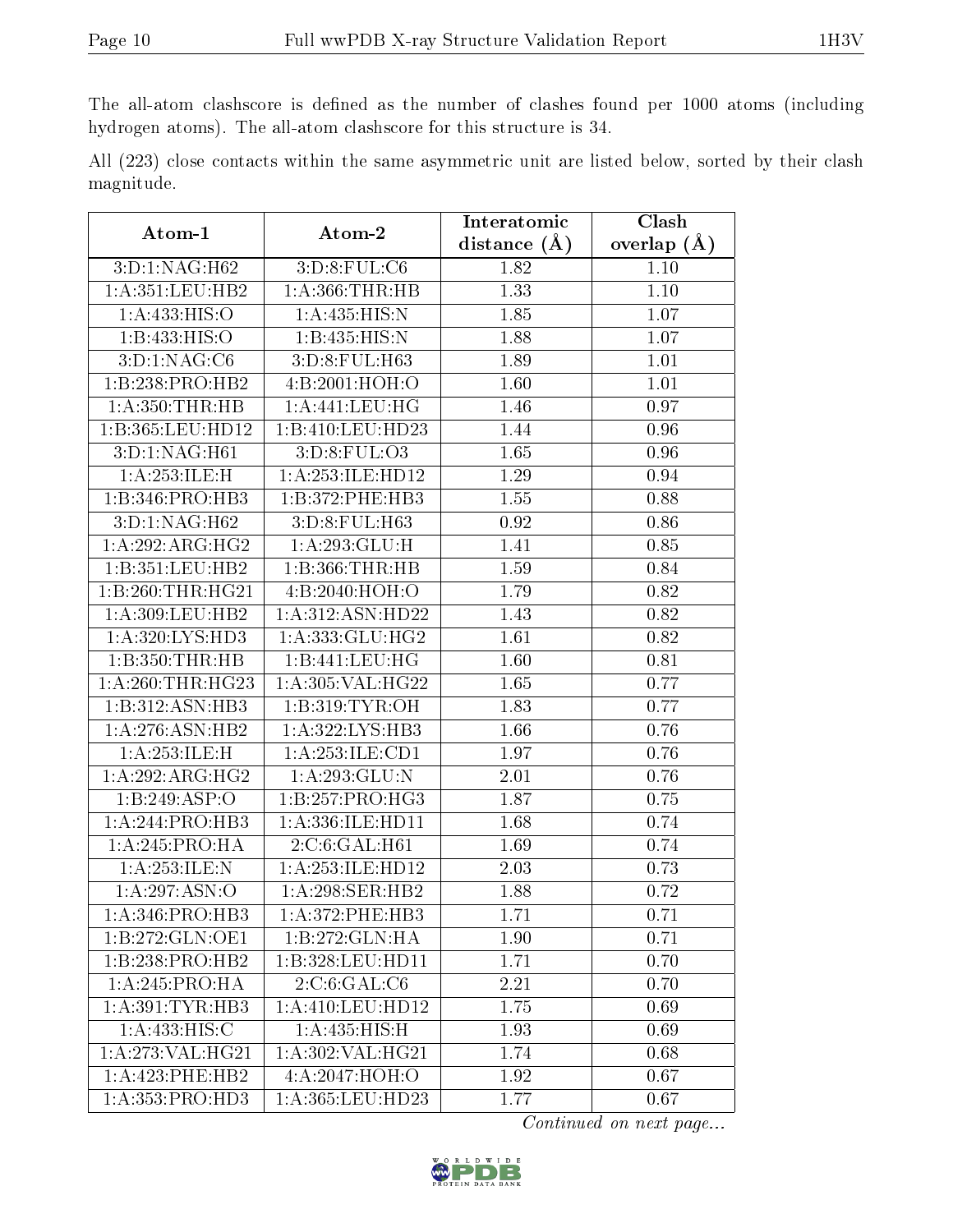| Continuea from previous page |                                | Interatomic      | Clash           |
|------------------------------|--------------------------------|------------------|-----------------|
| Atom-1                       | Atom-2                         | distance $(\AA)$ | overlap $(\AA)$ |
| 1: A:309:LEU:HB2             | 1:A:312:ASN:ND2                | 2.08             | 0.66            |
| 1:B:359:THR:HG22             | 1:B:359:THR:O                  | 1.94             | 0.66            |
| 1:B:261:CYS:HB2              | 1:B:277:TRP:CZ2                | 2.31             | 0.65            |
| 2:C:2:NAG:H81                | 2:C:4:MAN:O4                   | 1.96             | 0.65            |
| 4:A:2048:HOH:O               | 2:C:1:NAG:H82                  | 1.97             | 0.65            |
| 1:B:311:GLN:N                | 1:B:311:GLN:OE1                | 2.28             | 0.64            |
| 2:C:5:NAG:H4                 | 2:C:6:GAL:O2                   | 1.96             | 0.64            |
| 1:B:291:PRO:HB3              | 1:B:304:SER:HA                 | 1.79             | 0.64            |
| 1:B:278:TYR:HA               | 1:B:282:VAL:O                  | 1.97             | 0.64            |
| 1:A:284:VAL:HG13             | 1:A:285:HIS:ND1                | 2.13             | 0.64            |
| 1:B:261:CYS:HB2              | 1:B:277:TRP:CH2                | 2.34             | 0.62            |
| 1:B:241:PHE:HE1              | 3:D:2:NAG:H4                   | 1.64             | 0.62            |
| 1:A:441:LEU:CB               | 4:A:2047:HOH:O                 | 2.47             | 0.62            |
| 1:B:360:LYS:HB3              | 4:B:2021:HOH:O                 | 1.99             | 0.61            |
| 1:B:247:PRO:O                | 1:B:251:LEU:HG                 | 2.01             | 0.60            |
| 1:B:241:PHE:CE1              | 3: D: 2: NAG: H4               | 2.36             | 0.60            |
| 1: A:398:LEU:HD12            | 1:A:399:ASP:N                  | 2.16             | 0.60            |
| 2:C:1:NAG:H61                | 2:C:2:NAG:HN2                  | 1.66             | 0.59            |
| 1:B:332:ILE:HG23             | 1:B:334:LYS:NZ                 | 2.17             | 0.59            |
| 1:B:383:SER:O                | 1:B:385:GLY:N                  | 2.35             | 0.59            |
| 1:A:242:LEU:HD13             | 1:A:336:ILE:HG22               | 1.83             | 0.59            |
| 1:B:247:PRO:HB3              | 1:B:376:ASP:HB3                | 1.84             | 0.59            |
| 1: A:289:THR:HG22            | 1:A:290:LYS:H                  | 1.68             | 0.59            |
| 1:B:259:VAL:HG23             | 1:B:308:VAL:HG21               | 1.85             | 0.58            |
| 1:B:335:THR:HG22             | 1:B:336:ILE:N                  | 2.18             | 0.58            |
| 1:A:266:VAL:HB               | 1: A:300: TYR: HB2             | 1.84             | 0.58            |
| 1:B:432:LEU:C                | 1:B:433:HIS:O                  | 2.38             | 0.58            |
| 1:A:301:ARG:HH12             | 1:A:303:VAL:HG21               | 1.69             | 0.58            |
| 1:B:276:ASN:HB2              | 1:B:322:LYS:HB3                | 1.85             | 0.57            |
| 1: A:436: TYR: CE1           | 1: A: 438: GLN: HG3            | 2.40             | 0.57            |
| 1:A:325:ASN:HD21             | 1:A:327:ALA:HB3                | 1.70             | 0.57            |
| 1: A:347: GLN: NE2           | 1: B:360: LYS: HE3             | 2.19             | 0.57            |
| 1: A:289:THR:HG22            | 1: A:290: LYS:N                | 2.20             | 0.57            |
| 1: A:391: TYR:HB3            | 1: A:410:LEU:CD1               | 2.35             | 0.56            |
| 1:B:346:PRO:HB3              | 1:B:372:PHE:CB                 | 2.31             | 0.56            |
| 3: D: 1: NAG: C6             | 3: D:8: FUL:O3                 | 2.48             | 0.56            |
| 1: A: 325: ASN: ND2          | 1:A:327:ALA:HB3                | 2.21             | 0.55            |
| 1:A:280:ASP:OD2              | 1:A:317:LYS:HD3                | 2.07             | 0.55            |
| 1:B:383:SER:O                | $1: B: 384: ASN: \overline{C}$ | 2.46             | 0.55            |
| 1:B:346:PRO:CB               | 1:B:372:PHE:HB3                | 2.32             | 0.54            |
| 1:A:441:LEU:O                | 4:A:2047:HOH:O                 | 2.18             | 0.54            |

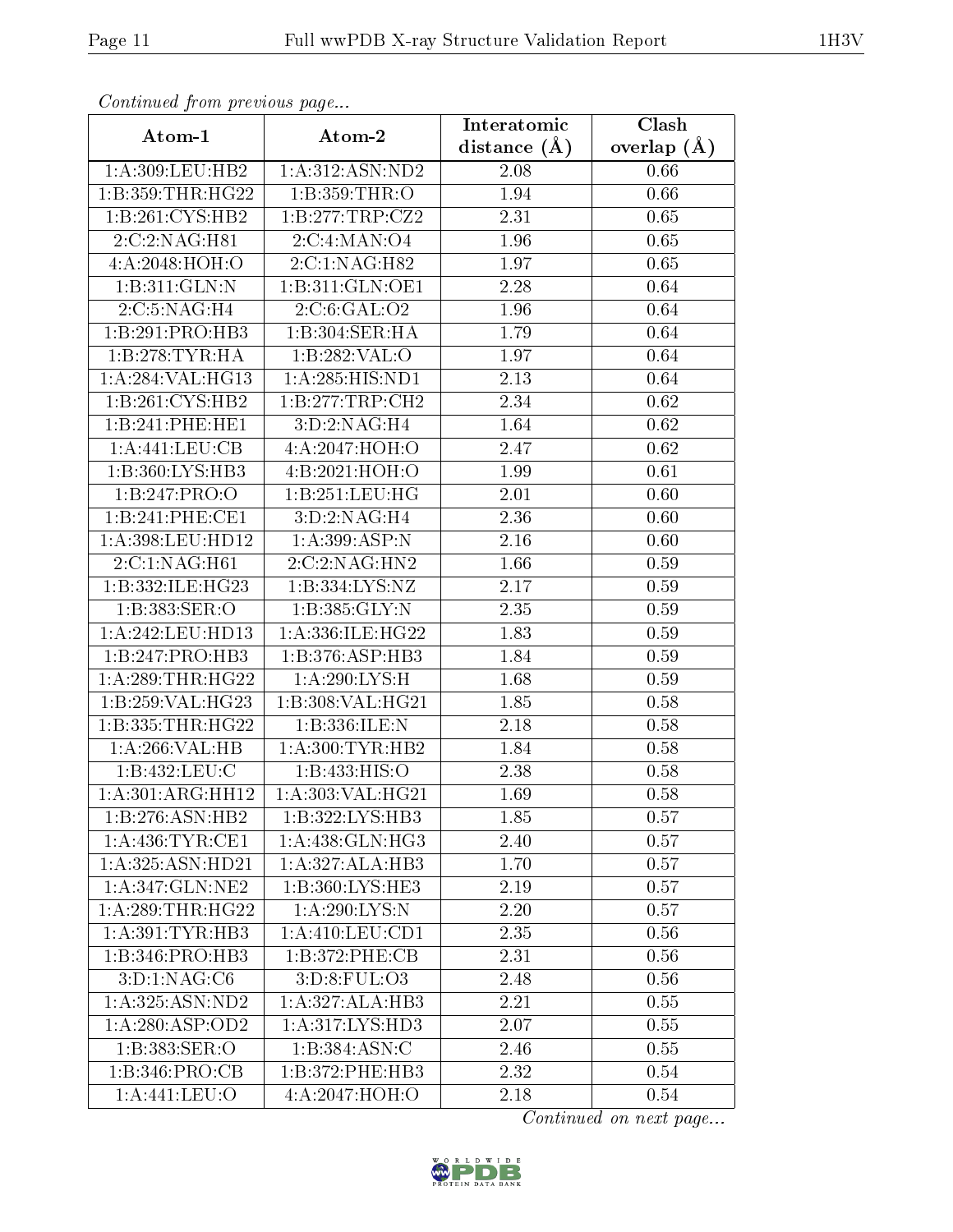| Communica from precious page |                              | Interatomic    | Clash         |
|------------------------------|------------------------------|----------------|---------------|
| Atom-1                       | Atom-2                       | distance $(A)$ | overlap $(A)$ |
| 1:B:238:PRO:CB               | 1:B:328:LEU:HD11             | 2.38           | 0.54          |
| 1:B:243:PHE:O                | 1:B:259:VAL:HG13             | 2.07           | 0.54          |
| 1: B: 415: SER: O            | 1:B:419:GLN:N                | 2.40           | 0.54          |
| 1:A:353:PRO:HD3              | 1: A: 365: LEU: CD2          | 2.37           | 0.53          |
| 1:B:373:TYR:CD1              | 1:B:374:PRO:HA               | 2.44           | 0.53          |
| 1: A:273: VAL: CG2           | 1:A:302:VAL:HG21             | 2.38           | 0.53          |
| 1:A:443:LEU:O                | 1:A:444:SER:CB               | 2.56           | 0.53          |
| 1:A:287:ALA:N                | 4:A:2008:HOH:O               | 2.39           | 0.53          |
| 1:B:259:VAL:HG23             | 1: B: 308: VAL: CG2          | 2.38           | 0.53          |
| 1:B:368:LEU:HD11             | 1:B:370:LYS:HB3              | 1.91           | 0.53          |
| 1:A:311:GLN:NE2              | 1: A:311: GLN: HA            | 2.24           | 0.52          |
| 1:B:433:HIS:C                | 1:B:435:HIS:H                | 2.07           | $0.52\,$      |
| 2:C:1:NAG:H61                | 2:C:2:NAG:N2                 | 2.24           | $0.52\,$      |
| 1:B:244:PRO:HD3              | 1:B:336:ILE:HD11             | 1.90           | 0.52          |
| 1:B:429:HIS:HB3              | 1:B:432:LEU:HG               | 1.91           | 0.52          |
| 1: A:258: GLU:O              | 2:C:6:GAL:H61                | 2.10           | 0.52          |
| 1:B:309:LEU:O                | 1:B:312:ASN:HB2              | 2.09           | 0.51          |
| 1: A:293: GLU:HG3            | 1:A:294:GLN:H                | 1.75           | 0.51          |
| $1:B:279:\overline{VAL:O}$   | 1:B:282:VAL:HG22             | 2.10           | 0.51          |
| 1:A:271:PRO:O                | 1:A:273:VAL:HG23             | $2.10\,$       | 0.51          |
| 1:B:322:LYS:NZ               | 1:B:331:PRO:HG3              | 2.26           | 0.51          |
| 1:A:258:GLU:O                | 2:C:6:GAL:C6                 | 2.59           | 0.51          |
| 1: A:308: VAL:HG12           | 1: A:319: TYR: CE2           | 2.46           | 0.51          |
| 1:B:349:TYR:O                | 1:B:367:CYS:HA               | 2.10           | 0.51          |
| 4: A:2048:HOH:O              | 2:C:1:NAG:H2                 | 2.10           | 0.51          |
| 1:A:427:VAL:O                | 1: A: 436: TYR: HA           | 2.11           | 0.51          |
| 1:B:397:VAL:O                | 1:B:404:PHE:HA               | 2.10           | 0.50          |
| 1:A:252:MET:HB2              | 1:A:255:ARG:HD3              | 1.92           | 0.50          |
| 1: B: 415: SER: O            | 1:B:419:GLN:HG3              | 2.10           | 0.50          |
| 1:A:242:LEU:HD22             | 1:A:336:ILE:HG21             | 1.93           | 0.50          |
| 1:B:308:VAL:HG12             | 1:B:309:LEU:N                | 2.25           | 0.50          |
| 1: A:293: GLU:HG3            | 1:A:294:GLN:N                | 2.27           | 0.50          |
| 1:A:301:ARG:HH11             | 1:A:301:ARG:HG2              | 1.77           | 0.49          |
| 1: A:278:TYR:HA              | 1:A:282:VAL:O                | 2.12           | 0.49          |
| 1:B:376:ASP:HB2              | 4:B:2031:HOH:O               | 2.13           | 0.49          |
| 1: A: 432: LEU: C            | 1: A: 433: HIS: O            | 2.50           | 0.49          |
| 1:A:415:SER:O                | 1:A:419:GLN:N                | 2.45           | 0.49          |
| 1:B:322:LYS:HZ1              | $1:B:331:PRO:\overline{HG3}$ | 1.77           | 0.49          |
| 1:A:432:LEU:O                | 1:A:433:HIS:O                | 2.30           | 0.49          |
| 1:A:429:HIS:CD2              | 1:A:431:ALA:H                | 2.31           | 0.49          |
| 1:A:434:ASN:O                | 1:A:435:HIS:HB2              | 2.12           | 0.49          |

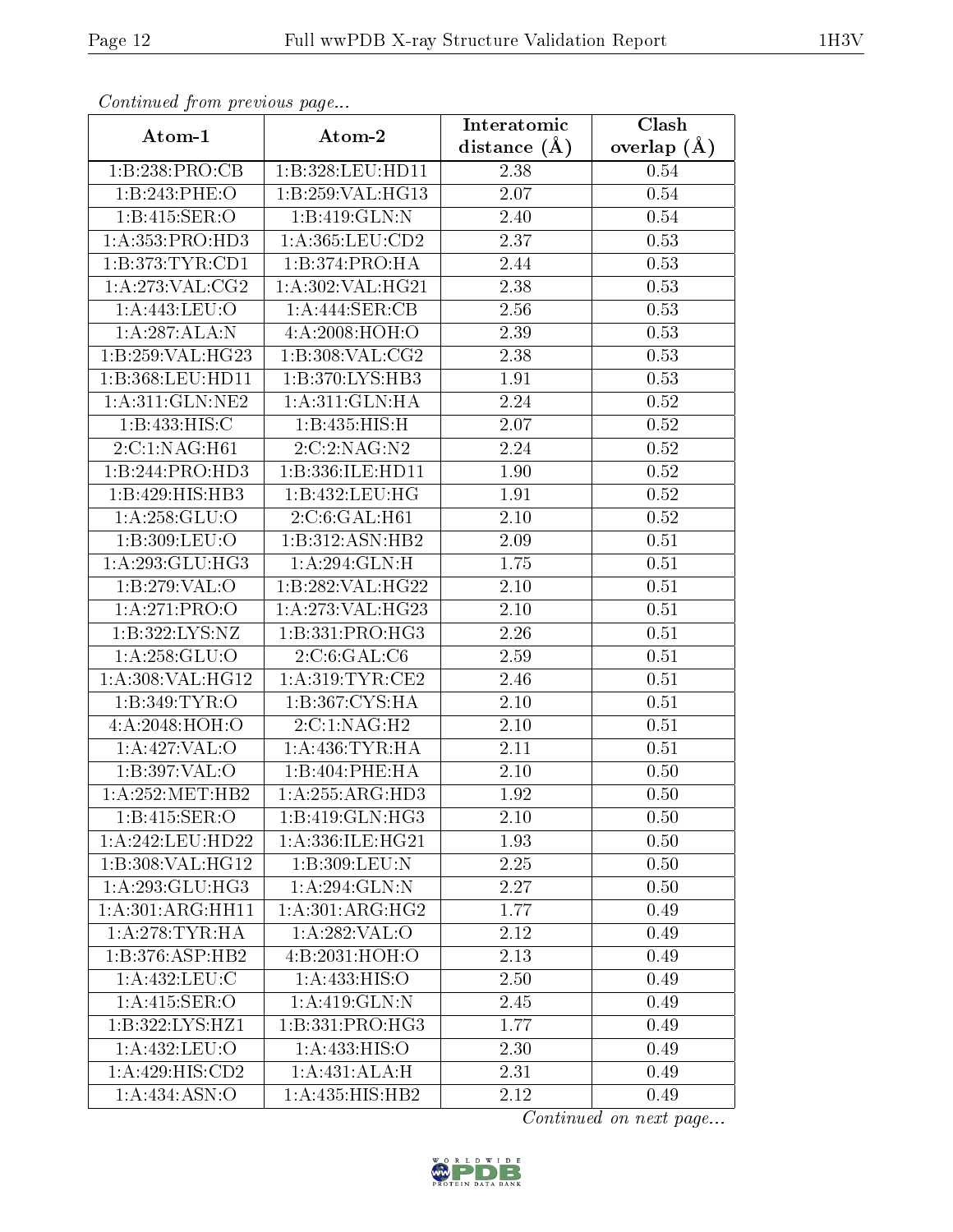| Continuea from previous page |                     | Interatomic       | Clash         |
|------------------------------|---------------------|-------------------|---------------|
| Atom-1                       | Atom-2              | distance $(A)$    | overlap $(A)$ |
| 1:A:283:GLN:NE2              | 4:A:2008:HOH:O      | 2.29              | 0.49          |
| 1:A:397:VAL:O                | 1: A:404:PHE:HA     | 2.13              | 0.49          |
| 1:B:414:LYS:O                | 1: B:418: GLN: CG   | 2.61              | 0.48          |
| 1: A:426: SER: HB3           | 1: A: 436: TYR: CE2 | 2.48              | 0.48          |
| 1:B:308:VAL:HG13             | 1:B:319:TYR:OH      | 2.13              | 0.48          |
| $1:A:278:TYR:H\overline{B2}$ | 1: A:320: LYS: HB3  | 1.94              | 0.48          |
| 1: A:340: LYS: HA            | 4:A:2025:HOH:O      | 2.14              | 0.48          |
| 1: A:266: VAL:O              | 1: A:300: TYR: HB2  | 2.14              | 0.48          |
| 1:A:336:ILE:HG13             | 1:A:337:SER:N       | 2.28              | 0.48          |
| 3: D: 5: NAG: H4             | 3:D:6:GAL:O2        | 2.14              | 0.48          |
| $1:B:292:AR\overline{G:HG3}$ | 1:B:292:ARG:HH11    | 1.79              | 0.48          |
| 1:B:359:THR:O                | 1:B:360:LYS:HD3     | 2.14              | 0.47          |
| 2:C:5:NAG:C4                 | 2:C:6:GAL:O2        | 2.62              | 0.47          |
| 1:A:301:ARG:NH1              | 1:A:303:VAL:HG21    | 2.29              | 0.47          |
| 1:B:391:TYR:O                | 1:B:392:LYS:HD3     | 2.14              | 0.47          |
| $1:B:283:$ GLN:HG2           | 4:B:2007:HOH:O      | 2.13              | 0.47          |
| 1:B:380:GLU:HG2              | 4:B:2023:HOH:O      | 2.14              | 0.47          |
| 1: A:288:LYS:HD3             | 1:A:306:LEU:HD11    | 1.97              | 0.47          |
| 1:A:312:ASN:O                | 1: A:313:TRP:C      | 2.52              | 0.47          |
| 1: B: 391: TYR: HA           | 1: B:409: LYS:O     | 2.15              | 0.47          |
| 1:B:439:LYS:HD2              | 1:B:439:LYS:HA      | 1.72              | 0.47          |
| 1: A:245:PRO:HA              | 2:C:6:GAL:O6        | 2.15              | 0.46          |
| $1: A: 328: \text{LEU:HG}$   | 1:A:330:ALA:O       | 2.15              | 0.46          |
| 1:B:245:PRO:HD3              | 1:B:259:VAL:HG22    | 1.97              | 0.46          |
| 1: A:311: GLN:CA             | 1: A:311: GLN: NE2  | 2.77              | 0.46          |
| 1:A:365:LEU:HD21             | 1: A:417:TRP:CE3    | $\overline{2.51}$ | 0.46          |
| 1: A:406:LEU:C               | 1:A:406:LEU:HD12    | 2.36              | 0.45          |
| 1:B:368:LEU:C                | 1:B:368:LEU:HD12    | 2.36              | 0.45          |
| 1: A:399: ASP:OD2            | 1:B:409:LYS:NZ      | 2.47              | 0.45          |
| 1: A:368:LEU:HD13            | 1:A:407:TYR:CZ      | 2.51              | 0.45          |
| 1:B:247:PRO:HG2              | 1:B:377:ILE:H       | 1.81              | 0.45          |
| 1:A:255:ARG:HG2              | 1:A:255:ARG:HH11    | 1.80              | 0.45          |
| $1:A:391:TYR:\overline{HA}$  | 1: A:409: LYS:O     | 2.17              | 0.45          |
| 1: A:261:CYS:HB2             | 1:A:277:TRP:CH2     | 2.52              | 0.45          |
| 1:A:293:GLU:OE2              | 4: A:2013:HOH:O     | 2.21              | 0.45          |
| 1: A: 353: PRO:HG2           | 1: A: 358: MET: HE1 | 1.98              | 0.45          |
| 1: A:409: LYS: HB2           | 1:B:407:TYR:OH      | 2.16              | 0.45          |
| 1:A:246:LYS:HE2              | 2:C:6:GAL:H3        | 1.99              | 0.45          |
| 1:B:426:SER:HB3              | 1:B:436:TYR:CE2     | 2.52              | 0.45          |
| 1:A:384:ASN:C                | 1:A:386:GLN:H       | 2.20              | 0.45          |
| 1:A:368:LEU:HD13             | 1: A:407: TYR:CE1   | 2.52              | 0.45          |

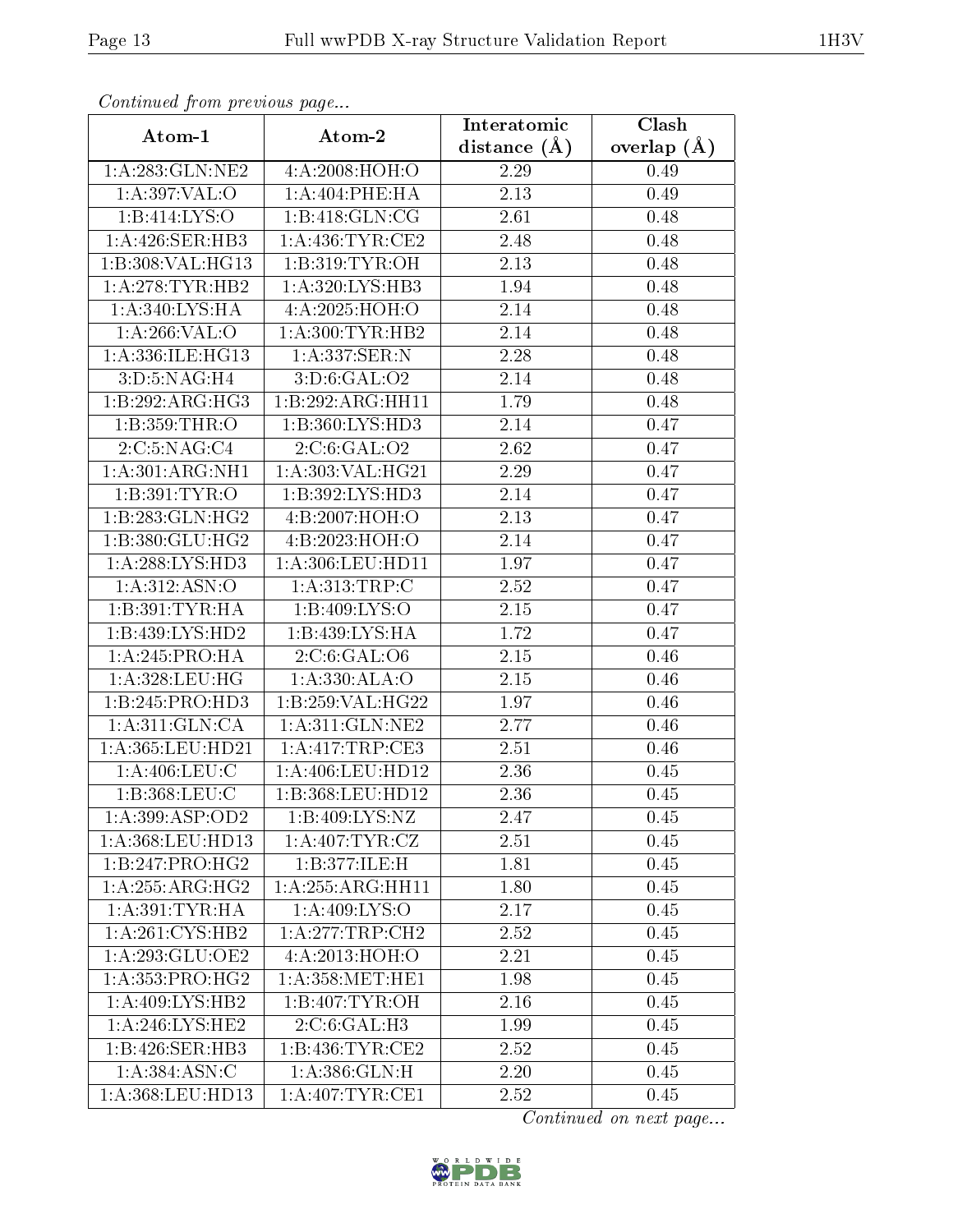| Comunaca jiom previous page |                     | Interatomic    | Clash         |
|-----------------------------|---------------------|----------------|---------------|
| Atom-1                      | Atom-2              | distance $(A)$ | overlap $(A)$ |
| 1:A:285:HIS:O               | 1:A:286:ASN:O       | 2.35           | 0.45          |
| 1: B: 335: THR: CG2         | 1:B:336:ILE:N       | <b>2.80</b>    | 0.45          |
| 1:A:243:PHE:CD2             | 2:C:5:NAG:H5        | 2.52           | 0.44          |
| 1:B:292:ARG:HH11            | 1:B:293:GLU:H       | 1.65           | 0.44          |
| 1:A:423:PHE:CB              | 4: A:2047:HOH:O     | 2.57           | 0.44          |
| 1: A: 441: LEU: HB2         | 4:A:2047:HOH:O      | 2.15           | 0.44          |
| 1:B:264:VAL:HG11            | 3: D: 1: NAG: O4    | 2.17           | 0.44          |
| 1:B:368:LEU:HD12            | 1:B:369:VAL:N       | 2.31           | 0.44          |
| 1:B:429:HIS:O               | 1:B:435:HIS:HA      | 2.17           | 0.44          |
| 1: A:246:LYS:HE2            | 2:C:6:GAL:H5        | 1.98           | 0.44          |
| 1:B:332:ILE:HG23            | 1:B:334:LYS:HZ2     | 1.83           | 0.44          |
| 1:B:365:LEU:HB2             | 1:B:410:LEU:HB3     | 1.99           | 0.44          |
| 1:B:260:THR:OG1             | 3:D:5:NAG:H61       | 2.18           | 0.44          |
| 1:A:423:PHE:CD1             | 1:A:423:PHE:N       | 2.85           | 0.44          |
| 1:B:441:LEU:HD23            | 4:B:2020:HOH:O      | 2.17           | 0.44          |
| 1:A:288:LYS:CD              | 1: A:306: LEU: HD11 | 2.48           | 0.44          |
| 1: A: 384: ASN: O           | 1:A:386:GLN:N       | 2.50           | 0.44          |
| 1:B:263:VAL:O               | 1:B:301:ARG:HA      | 2.18           | 0.44          |
| 1:A:369:VAL:HG12            | 1:A:372:PHE:CD2     | 2.53           | 0.44          |
| 1: B: 430: GLU: CG          | 1:B:431:ALA:N       | 2.81           | 0.44          |
| 1: A:286: ASN:HA            | 4:A:2008:HOH:O      | 2.18           | 0.43          |
| 1:B:312:ASN:HB3             | 1: B:319: TYR: HH   | 1.81           | 0.43          |
| 1: A:376: ASP:O             | 1: A:377: ILE: HB   | 2.18           | 0.43          |
| 1:B:308:VAL:HG11            | 1:B:313:TRP:HB2     | 2.00           | 0.43          |
| 1:B:311:GLN:CD              | 1:B:311:GLN:H       | 2.17           | 0.43          |
| 1:B:292:ARG:HG3             | 1:B:292:ARG:NH1     | 2.34           | 0.43          |
| 1:A:417:TRP:CZ2             | 1: A:443:LEU:HB2    | 2.53           | 0.43          |
| 1:A:429:HIS:O               | 1:A:435:HIS:HA      | 2.19           | 0.43          |
| 1: B: 309: LEU: HG          | 1: B: 311: GLN: OE1 | 2.19           | 0.43          |
| 1:B:240:VAL:HG23            | 1:B:332:ILE:HD12    | 2.01           | 0.43          |
| 1: A: 277: TRP: NE1         | 1: A:289:THR:HG21   | 2.34           | 0.42          |
| 1: A: 435: HIS: O           | 1: A: 436: TYR: HB2 | 2.19           | 0.42          |
| 1:B:262:VAL:HG21            | 3:D:5:NAG:H62       | 2.00           | 0.42          |
| 1:A:339:ALA:HB3             | 1: A:374: PRO:HB3   | 2.00           | 0.42          |
| 1: A:242:LEU:HD13           | 1:A:336:ILE:CG2     | 2.48           | 0.42          |
| 1:A:291:PRO:HB3             | 1: A:304: SER: HA   | 2.00           | 0.42          |
| 1:A:348:VAL:H G22           | 1:A:427:VAL:HG21    | 2.01           | 0.42          |
| 1:B:406:LEU:C               | 1:B:406:LEU:HD12    | 2.40           | 0.42          |
| 1:A:284:VAL:HG13            | 1: A:285: HIS: CE1  | 2.55           | 0.42          |
| 1: A:328:LEU:HA             | 1: A: 329: PRO: HD3 | 1.93           | 0.42          |
| 1:A:297:ASN:O               | 1: A:298: SER:CB    | 2.62           | 0.41          |

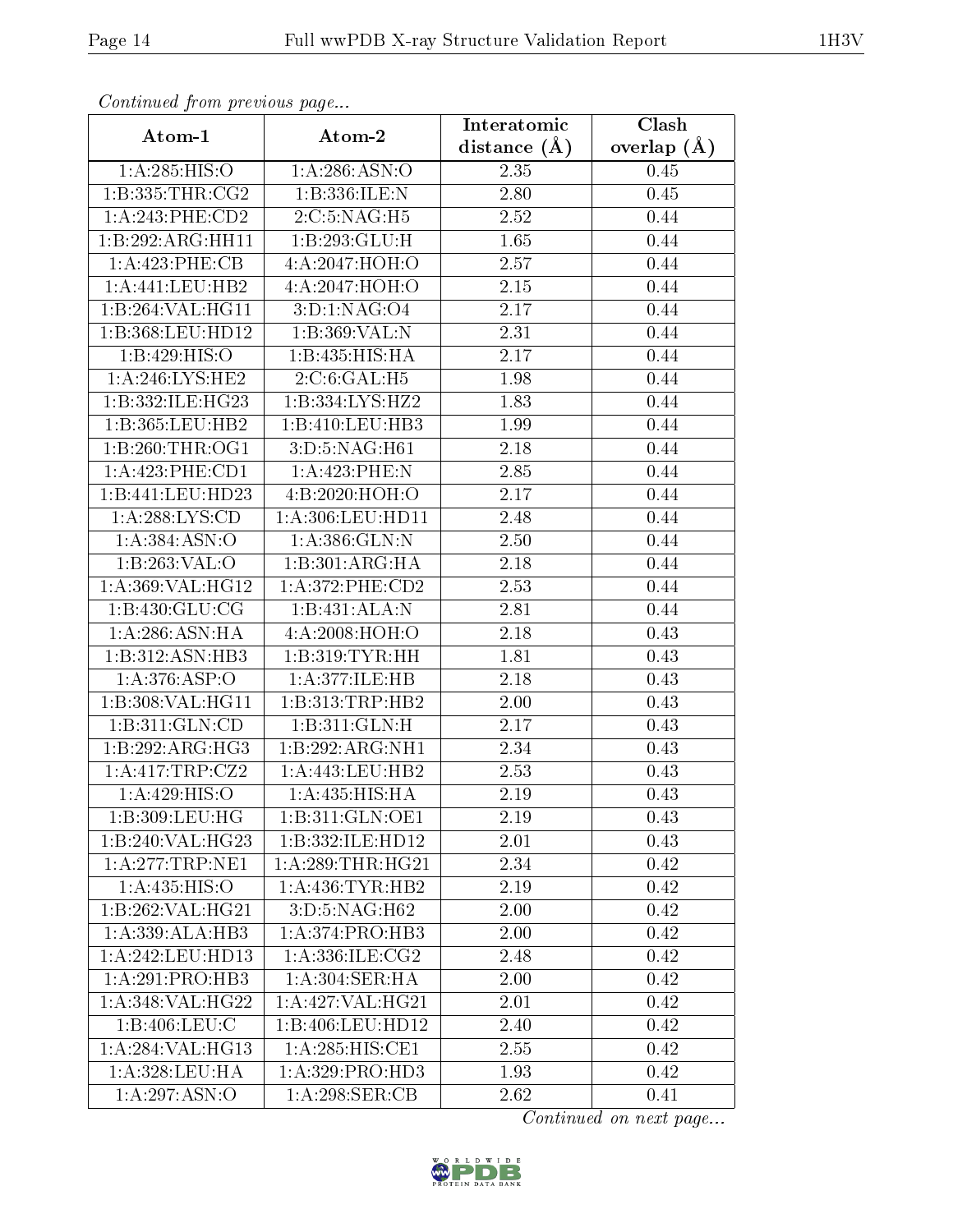|                     |                     | Interatomic      | Clash         |  |
|---------------------|---------------------|------------------|---------------|--|
| Atom-1              | Atom-2              | distance $(\AA)$ | overlap $(A)$ |  |
| 1:B:383:SER:O       | 1:B:386:GLN:N       | 2.51             | 0.41          |  |
| 1: A:428: MET:HG2   | 1: A: 436: TYR: HD2 | 1.86             | 0.41          |  |
| 1:B:255:ARG:CZ      | 1:B:255:ARG:HB3     | 2.50             | 0.41          |  |
| 1:B:332:ILE:HG23    | 1: B: 334: LYS: HZ3 | 1.86             | 0.41          |  |
| 1: A:276: ASN:HB3   | 1: A:278:TYR:HE1    | 1.86             | 0.41          |  |
| 1:A:301:ARG:NH1     | 1:A:301:ARG:HG2     | 2.35             | 0.41          |  |
| 1:A:342:GLN:HA      | 1: A: 343: PRO: HD3 | 1.89             | 0.41          |  |
| 1:B:352:PRO:HG3     | 1:B:441:LEU:HD21    | 2.03             | 0.41          |  |
| 1:B:251:LEU:HD13    | 1:B:429:HIS:C       | 2.41             | 0.41          |  |
| 2:C:4:MAN:O2        | 2:C:5:NAG:H82       | 2.21             | 0.41          |  |
| 1:B:244:PRO:CD      | 1:B:336:ILE:HD11    | 2.51             | 0.41          |  |
| 1:A:297:ASN:HB3     | 4:A:2049:HOH:O      | 2.21             | 0.41          |  |
| 1:B:308:VAL:CG1     | 1:B:309:LEU:N       | 2.84             | 0.41          |  |
| 1: B: 332: ILE: CG2 | 1:B:334:LYS:HZ3     | 2.33             | 0.41          |  |
| 1:A:424:SER:HA      | 1:A:439:LYS:O       | 2.21             | 0.41          |  |
| 1: A:292:ARG:CG     | 1:A:293:GLU:N       | 2.80             | 0.40          |  |
| 1:A:418:GLN:C       | 1: A:420: GLY: H    | 2.25             | 0.40          |  |
| 1:B:343:PRO:HA      | 1:B:373:TYR:O       | 2.22             | 0.40          |  |
| $1:A:266:VAL$ :HB   | 1: A:300: TYR: CB   | 2.49             | 0.40          |  |
| 1: A:439: LYS: HA   | 1: A: 439: LYS: HD3 | 1.76             | 0.40          |  |
| 1:A:441:LEU:HB3     | 4:A:2047:HOH:O      | $2.18\,$         | 0.40          |  |
| 1: A:243:PHE:HE2    | 1: A:262:VAL:HG21   | 1.86             | 0.40          |  |

There are no symmetry-related clashes.

### 5.3 Torsion angles (i)

### 5.3.1 Protein backbone (i)

In the following table, the Percentiles column shows the percent Ramachandran outliers of the chain as a percentile score with respect to all X-ray entries followed by that with respect to entries of similar resolution.

The Analysed column shows the number of residues for which the backbone conformation was analysed, and the total number of residues.

| Mol | $\mid$ Chain | Analysed                                  | Favoured | Allowed   Outliers |          | Percentiles              |
|-----|--------------|-------------------------------------------|----------|--------------------|----------|--------------------------|
|     |              | $206/223$ (92\%)   171 (83\%)   26 (13\%) |          |                    | 9(4%)    | $\boxed{2}$ $\boxed{15}$ |
|     |              | $205/223$ (92%)   176 (86%)   21 (10%)    |          |                    | $8(4\%)$ | $\boxed{3}$ $\boxed{18}$ |
| All | All          | $411/446$ (92%)   347 (84%)   47 (11%)    |          |                    | 17(4%)   | $\sqrt{16}$<br> 3        |

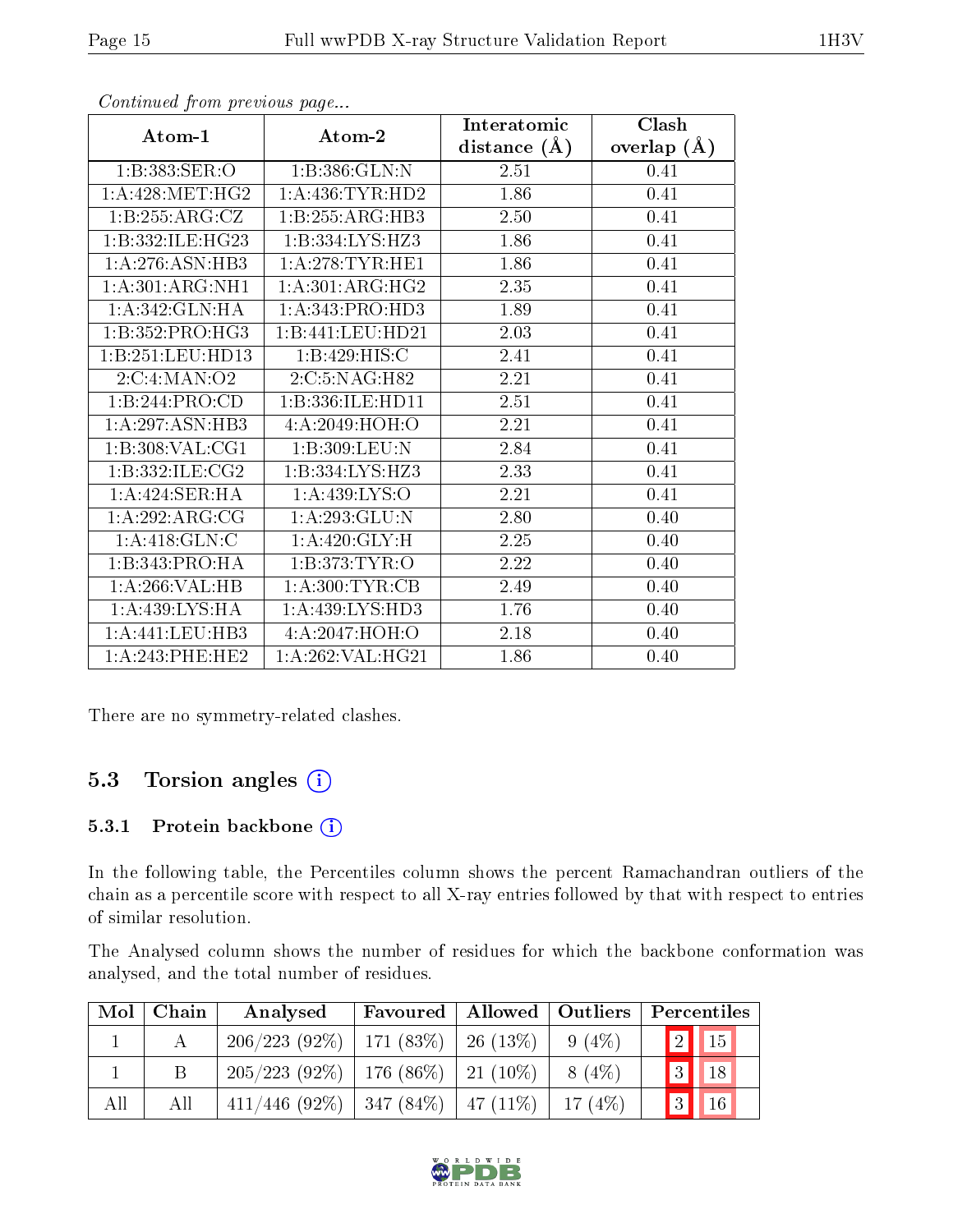| Mol            | Chain                   | Res | Type                           |
|----------------|-------------------------|-----|--------------------------------|
| $\mathbf 1$    | Α                       | 286 | <b>ASN</b>                     |
| $\mathbf{1}$   | $\overline{A}$          | 298 | SER                            |
| $\overline{1}$ | $\overline{\rm A}$      | 384 | $\overline{\mathrm{ASN}}$      |
| $\mathbf{1}$   | $\overline{A}$          | 433 | <b>HIS</b>                     |
| $\mathbf{1}$   | $\bf{A}$                | 434 | ASN                            |
| $\mathbf{1}$   | B                       | 286 | ASN                            |
| $\mathbf{1}$   | $\boldsymbol{B}$        | 298 | SER                            |
| $\mathbf{1}$   | $\, {\bf B}$            | 384 | ASN                            |
| $\mathbf{1}$   | $\overline{B}$          | 434 | ASN                            |
| $\mathbf{1}$   | $\overline{\rm A}$      | 385 | GLY                            |
| $\mathbf{1}$   | $\overline{A}$          | 444 | SER.                           |
| $\mathbf{1}$   | $\overline{A}$          | 291 | PRO                            |
| $\mathbf{1}$   | $\overline{\mathbf{B}}$ | 291 | PRO                            |
| $\mathbf{1}$   | $\overline{B}$          | 270 | ASP                            |
| $\overline{1}$ | $\overline{\rm A}$      | 356 | $\mathrm{GL} \bar{\mathrm{U}}$ |
| 1              | B                       | 387 | PRO                            |
| $\overline{1}$ | В                       | 385 | GLY                            |

All (17) Ramachandran outliers are listed below:

#### 5.3.2 Protein sidechains  $(i)$

In the following table, the Percentiles column shows the percent sidechain outliers of the chain as a percentile score with respect to all X-ray entries followed by that with respect to entries of similar resolution.

The Analysed column shows the number of residues for which the sidechain conformation was analysed, and the total number of residues.

| Mol | ${\bf Chain}$ | Analysed        | Rotameric    | Outliers   | Percentiles    |             |
|-----|---------------|-----------------|--------------|------------|----------------|-------------|
|     |               | $193/206(94\%)$ | 179 (93\%)   | 14(7%)     | 14             | 43          |
|     |               | $193/206(94\%)$ | 173 $(90\%)$ | $20(10\%)$ | $\overline{7}$ | $\sqrt{27}$ |
| All | All           | $386/412(94\%)$ | 352 $(91\%)$ | 34 (9%)    |                | 36          |

All (34) residues with a non-rotameric sidechain are listed below:

| Mol | Chain | Res | <b>Type</b> |
|-----|-------|-----|-------------|
|     |       | 254 | <b>SER</b>  |
|     |       | 260 | THR.        |
|     |       | 269 | <b>GLU</b>  |
|     |       | 270 | ASP         |
|     |       | 280 | <b>ASP</b>  |
|     |       | 283 | GL N        |

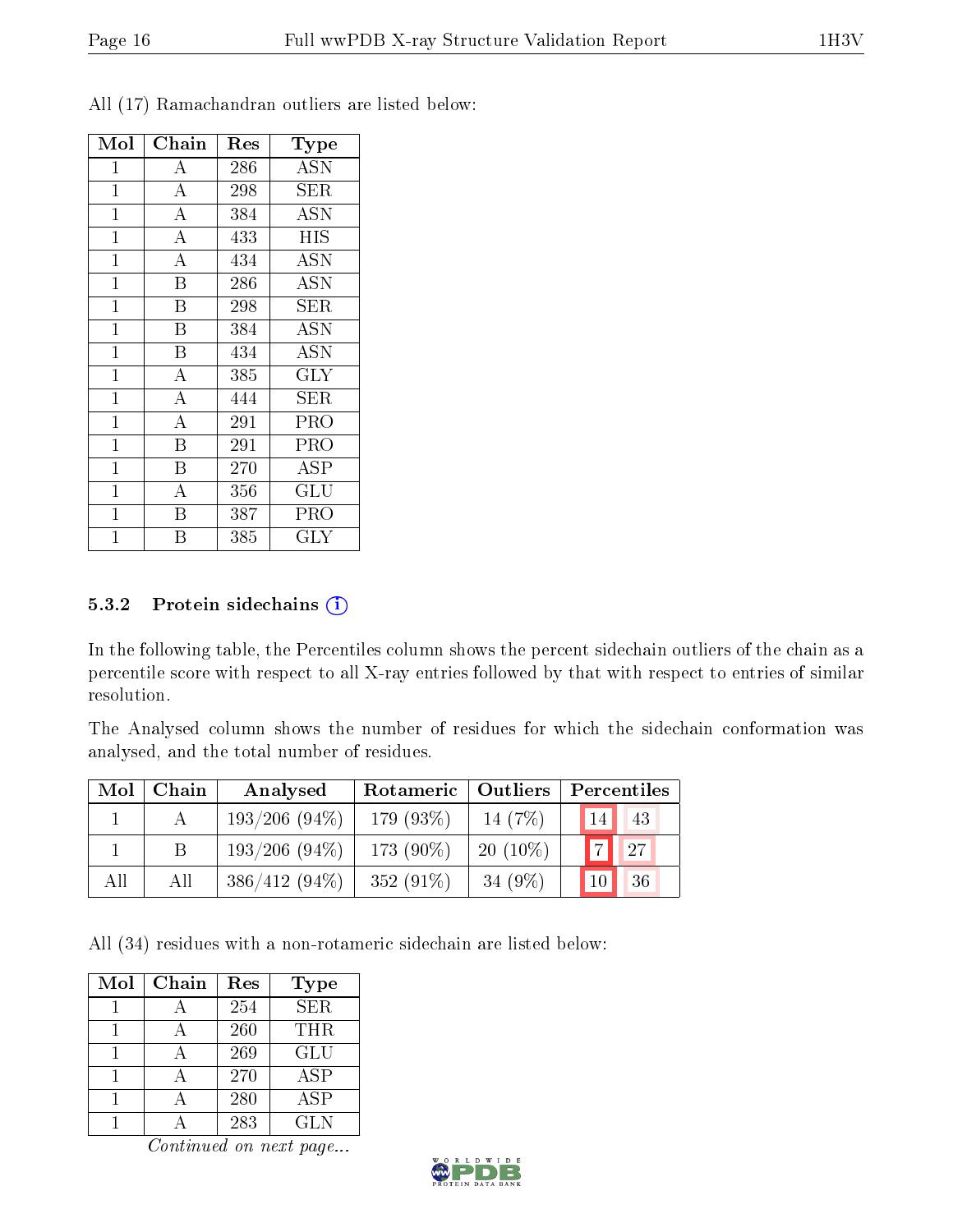| Mol            | Chain                   | $\operatorname{Res}% \left( \mathcal{N}\right) \equiv\operatorname{Res}(\mathcal{N}_{0})\cap\mathcal{N}_{1}$ | Type                      |
|----------------|-------------------------|--------------------------------------------------------------------------------------------------------------|---------------------------|
| $\overline{1}$ | $\overline{\rm A}$      | 284                                                                                                          | $\overline{\text{VAL}}$   |
| $\overline{1}$ | $\overline{A}$          | 288                                                                                                          | $\overline{\text{LYS}}$   |
| $\overline{1}$ | $\overline{A}$          | 294                                                                                                          | $\overline{{\rm GLN}}$    |
| $\mathbf{1}$   | $\overline{A}$          | 324                                                                                                          | <b>SER</b>                |
| $\overline{1}$ | $\overline{A}$          | 336                                                                                                          | ILE                       |
| $\mathbf{1}$   | $\overline{A}$          | 390                                                                                                          | $\overline{\text{ASN}}$   |
| $\overline{1}$ | $\overline{\rm A}$      | 401                                                                                                          | $\overline{\text{ASP}}$   |
| $\overline{1}$ | $\overline{A}$          | 411                                                                                                          | THR                       |
| $\overline{1}$ | $\overline{\mathrm{B}}$ | 242                                                                                                          | $\overline{\text{LEU}}$   |
| $\overline{1}$ | $\overline{\mathrm{B}}$ | 255                                                                                                          | $\rm{ARG}$                |
| $\overline{1}$ | $\overline{\mathrm{B}}$ | 264                                                                                                          | <b>VAL</b>                |
| $\mathbf{1}$   | $\overline{\mathrm{B}}$ | $\overline{272}$                                                                                             | $\overline{\text{GLN}}$   |
| $\mathbf{1}$   | $\overline{\mathrm{B}}$ | 280                                                                                                          | $\overline{ASP}$          |
| $\overline{1}$ | $\overline{\mathrm{B}}$ | 291                                                                                                          | $\overline{\text{PRO}}$   |
| $\overline{1}$ | $\overline{\mathrm{B}}$ | 294                                                                                                          | $\overline{\text{GLN}}$   |
| $\overline{1}$ | $\overline{\text{B}}$   | 295                                                                                                          | $\overline{\text{GLN}}$   |
| $\overline{1}$ | $\overline{\mathrm{B}}$ | 300                                                                                                          | <b>TYR</b>                |
| $\mathbf{1}$   | $\overline{\text{B}}$   | 318                                                                                                          | $\overline{\text{GLU}}$   |
| $\mathbf{1}$   | $\overline{B}$          | 325                                                                                                          | <b>ASN</b>                |
| $\overline{1}$ | $\overline{\mathrm{B}}$ | 328                                                                                                          | <b>LEU</b>                |
| $\overline{1}$ | $\overline{\mathrm{B}}$ | 370                                                                                                          | $\overline{\text{LYS}}$   |
| $\overline{1}$ | $\overline{\mathrm{B}}$ | 376                                                                                                          | $\overline{\text{ASP}}$   |
| $\overline{1}$ | $\overline{\mathrm{B}}$ | 389                                                                                                          | $\overline{\mathrm{ASN}}$ |
| $\overline{1}$ | $\overline{\mathrm{B}}$ | 390                                                                                                          | $\overline{\mathrm{ASN}}$ |
| $\mathbf{1}$   | $\overline{\mathrm{B}}$ | 399                                                                                                          | <b>ASP</b>                |
| $\overline{1}$ | $\overline{\mathrm{B}}$ | 426                                                                                                          | <b>SER</b>                |
| $\overline{1}$ | $\rm \overline{B}$      | 437                                                                                                          | THR                       |
| $\overline{1}$ | $\overline{\mathrm{B}}$ | 441                                                                                                          | LEU                       |

Some sidechains can be flipped to improve hydrogen bonding and reduce clashes. All (15) such sidechains are listed below:

| Mol | Chain | Res | Type              |
|-----|-------|-----|-------------------|
|     | А     | 276 | $\overline{A}$ SN |
| 1   | A     | 311 | <b>GLN</b>        |
| 1   | А     | 312 | <b>ASN</b>        |
| 1   | А     | 325 | <b>ASN</b>        |
| 1   | A     | 347 | <b>GLN</b>        |
| 1   | A     | 361 | <b>ASN</b>        |
| 1   | A     | 390 | <b>ASN</b>        |
| 1   | А     | 418 | GLN               |
| 1   | А     | 419 | GLN               |
|     |       | 429 | HIS               |

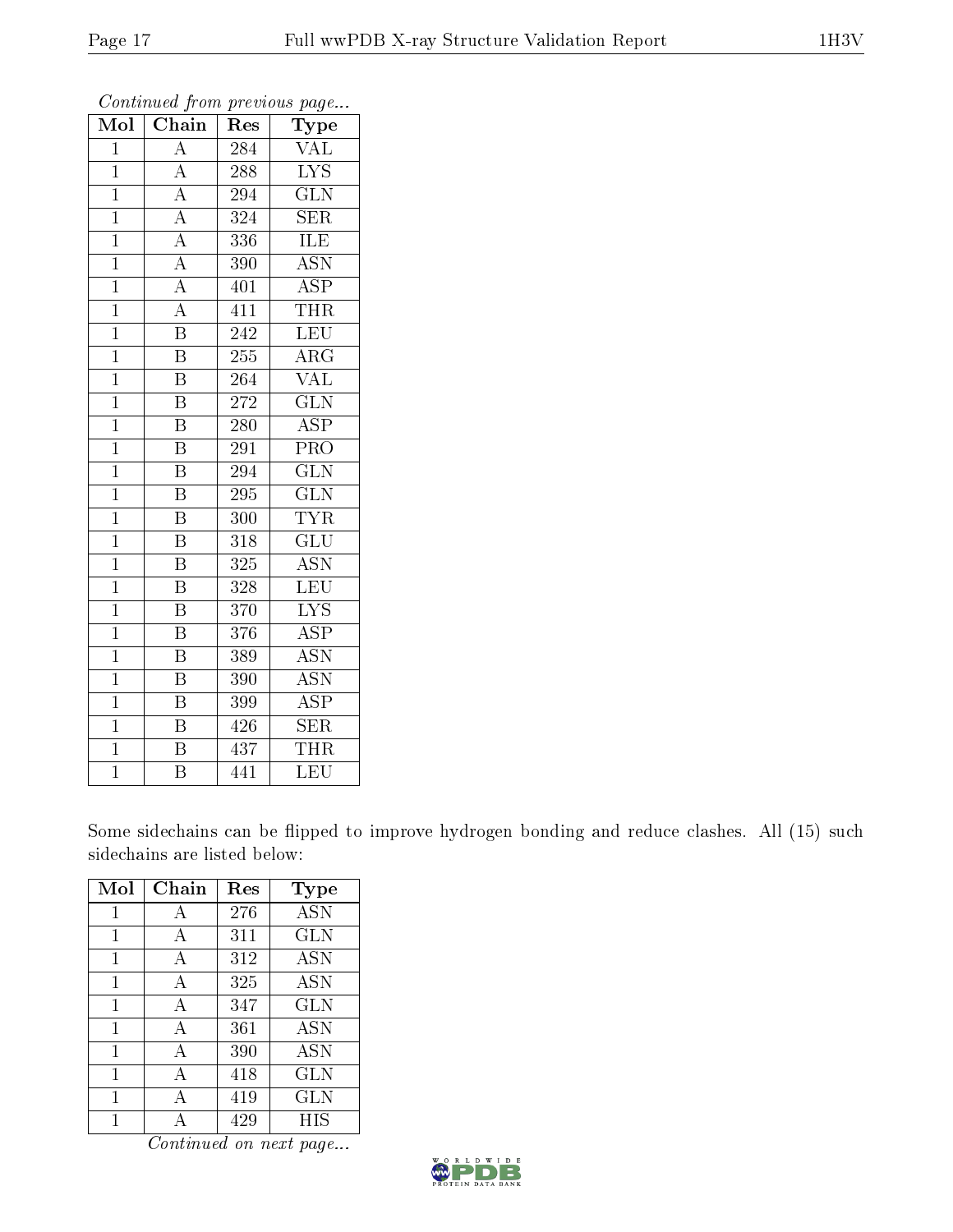Continued from previous page...

| Mol | Chain | Res | Type       |
|-----|-------|-----|------------|
|     |       | 438 | <b>GLN</b> |
|     |       | 347 | <b>GLN</b> |
|     |       | 390 | <b>ASN</b> |
|     |       | 419 | <b>GLN</b> |
|     |       | 429 | HIS        |

#### $5.3.3$  RNA  $(i)$

There are no RNA molecules in this entry.

### 5.4 Non-standard residues in protein, DNA, RNA chains (i)

There are no non-standard protein/DNA/RNA residues in this entry.

### 5.5 Carbohydrates (i)

16 monosaccharides are modelled in this entry.

In the following table, the Counts columns list the number of bonds (or angles) for which Mogul statistics could be retrieved, the number of bonds (or angles) that are observed in the model and the number of bonds (or angles) that are defined in the Chemical Component Dictionary. The Link column lists molecule types, if any, to which the group is linked. The Z score for a bond length (or angle) is the number of standard deviations the observed value is removed from the expected value. A bond length (or angle) with  $|Z| > 2$  is considered an outlier worth inspection. RMSZ is the root-mean-square of all Z scores of the bond lengths (or angles).

| Mol            | Type       | Chain         | Res            | Link           |            | <b>Bond lengths</b> |                |            | Bond angles |                |
|----------------|------------|---------------|----------------|----------------|------------|---------------------|----------------|------------|-------------|----------------|
|                |            |               |                |                | Counts     | <b>RMSZ</b>         | Z  > 2<br>#    | Counts     | RMSZ        | # $ Z  > 2$    |
| $\overline{2}$ | <b>NAG</b> | $\rm C$       |                | 1,2            | 14, 14, 15 | 0.61                | $\theta$       | 17,19,21   | 0.77        | $\theta$       |
| $\overline{2}$ | <b>NAG</b> | $\mathcal{C}$ | $\overline{2}$ | $\overline{2}$ | 14, 14, 15 | 0.63                | $\overline{0}$ | 17,19,21   | 0.72        | 1(5%)          |
| 2              | <b>BMA</b> | $\mathcal{C}$ | 3              | 2 <sup>1</sup> | 11, 11, 12 | 0.50                | $\theta$       | 15,15,17   | 0.52        | $\theta$       |
| 2              | <b>MAN</b> | $\mathcal{C}$ | $\overline{4}$ | $\overline{2}$ | 11, 11, 12 | 0.37                | $\theta$       | 15,15,17   | 0.92        | $1(6\%)$       |
| 2              | <b>NAG</b> | $\mathcal{C}$ | $\overline{5}$ | $\overline{2}$ | 14, 14, 15 | 0.61                | $\theta$       | 17,19,21   | 0.84        | 1(5%)          |
| 2              | GAL        | $\rm C$       | 6              | 2              | 11,11,12   | 0.43                | $\theta$       | 15,15,17   | 0.49        | $\theta$       |
| $\overline{2}$ | <b>MAN</b> | $\rm C$       | $\overline{7}$ | $\overline{2}$ | 11,11,12   | 0.49                | $\theta$       | 15,15,17   | 0.44        | $\overline{0}$ |
| $\overline{2}$ | <b>FUL</b> | $\rm C$       | 8              | $\overline{2}$ | 10,10,11   | 0.82                | $\theta$       | 14, 14, 16 | 0.63        | $\overline{0}$ |
| 3              | <b>NAG</b> | D             | $\mathbf{1}$   | 1,3            | 14, 14, 15 | 0.85                | $\theta$       | 17,19,21   | 0.82        | 1(5%)          |
| 3              | <b>NAG</b> | D             | $\overline{2}$ | 3              | 14, 14, 15 | 0.65                | $\theta$       | 17,19,21   | 0.71        | $\theta$       |
| 3              | <b>BMA</b> | D             | 3              | 3              | 11,11,12   | 0.78                | $\theta$       | 15,15,17   | 1.03        | $1(6\%)$       |
| 3              | <b>BMA</b> | D             | $\overline{4}$ | 3              | 11, 11, 12 | 0.64                | $\theta$       | 15,15,17   | 0.94        | $1(6\%)$       |

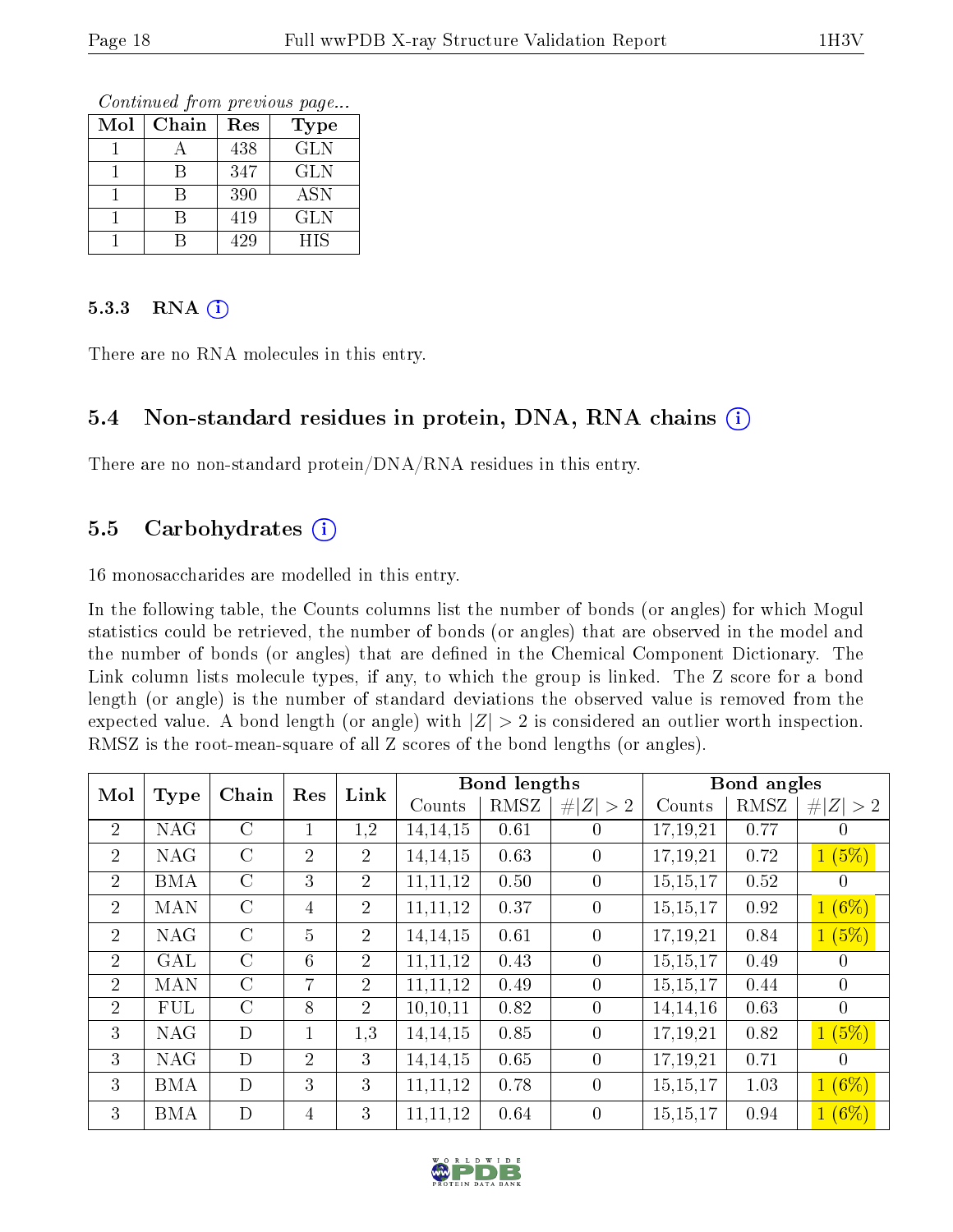|    | Mol<br>Chain<br>Type |  | Link<br>$\operatorname{Res}$ |   | Bond lengths   |      |            | Bond angles |      |             |
|----|----------------------|--|------------------------------|---|----------------|------|------------|-------------|------|-------------|
|    |                      |  |                              |   | Counts         | RMSZ | # Z <br>>2 | Counts      | RMSZ | # $ Z  > 2$ |
| -3 | NAG                  |  | ১                            |   | 14, 14, 15     | 0.52 |            | 17, 19, 21  | 0.66 |             |
| 3  | GAL                  |  | 6                            | 3 | , 11, 12<br>11 | 0.54 |            | 15,15,17    | 0.58 |             |
| 3  | MAN                  |  |                              | 3 | 11, 11, 12     | 0.55 |            | 15,15,17    | 0.79 | (6%)        |
| 3  | FUL                  |  | 8                            |   | 10, 10, 11     | 0.67 |            | 14, 14, 16  | 1.56 | 4(28%)      |

In the following table, the Chirals column lists the number of chiral outliers, the number of chiral centers analysed, the number of these observed in the model and the number defined in the Chemical Component Dictionary. Similar counts are reported in the Torsion and Rings columns. '-' means no outliers of that kind were identified.

| Mol            | Type       | Chain          | Res            | Link           | Chirals | <b>Torsions</b> | Rings                  |
|----------------|------------|----------------|----------------|----------------|---------|-----------------|------------------------|
| $\overline{2}$ | <b>NAG</b> | С              | 1              | 1,2            |         | 6/6/23/26       | 0/1/1/1                |
| $\overline{2}$ | <b>NAG</b> | $\overline{C}$ | $\overline{2}$ | $\overline{2}$ |         | 4/6/23/26       | 0/1/1/1                |
| $\overline{2}$ | <b>BMA</b> | $\mathcal{C}$  | 3              | $\overline{2}$ |         | 0/2/19/22       | 0/1/1/1                |
| $\overline{2}$ | MAN        | С              | 4              | $\overline{2}$ |         | 2/2/19/22       | 0/1/1/1                |
| $\overline{2}$ | <b>NAG</b> | $\overline{C}$ | 5              | $\overline{2}$ |         | 2/6/23/26       | 0/1/1/1                |
| $\overline{2}$ | GAL        | $\rm C$        | 6              | $\overline{2}$ |         | 2/2/19/22       | 0/1/1/1                |
| $\overline{2}$ | MAN        | $\overline{C}$ | 7              | $\overline{2}$ |         | 0/2/19/22       | 0/1/1/1                |
| $\overline{2}$ | FUL        | $\mathcal C$   | 8              | $\overline{2}$ |         |                 | 0/1/1/1                |
| 3              | <b>NAG</b> | D              | $\mathbf{1}$   | 1,3            | 1/1/5/7 | 5/6/23/26       | 0/1/1/1                |
| 3              | <b>NAG</b> | D              | $\overline{2}$ | 3              |         | 4/6/23/26       | 0/1/1/1                |
| 3              | BMA        | D              | 3              | 3              |         | 2/2/19/22       | 0/1/1/1                |
| 3              | BMA        | D              | 4              | 3              |         | 2/2/19/22       | 0/1/1/1                |
| 3              | <b>NAG</b> | D              | $\overline{5}$ | 3              |         | 4/6/23/26       | 0/1/1/1                |
| 3              | GAL        | D              | 6              | 3              |         | 1/2/19/22       | 0/1/1/1                |
| 3              | MAN        | D              | 7              | 3              |         | 0/2/19/22       | 0/1/1/1                |
| 3              | FUL        | D              | 8              | 3              |         |                 | $^{\prime}1/1$<br>0/1/ |

There are no bond length outliers.

All (11) bond angle outliers are listed below:

| Mol           | Chain    | Res | Type       | Atoms      | Z       | Observed $(°)$ | Ideal $(°)$ |
|---------------|----------|-----|------------|------------|---------|----------------|-------------|
| 3             | D)       | 8   | <b>FUL</b> | $C3-C4-C5$ | 3.56    | 115.32         | 109.77      |
| 3             | D        | 3   | BMA        | $C1-C2-C3$ | 3.39    | 113.83         | 109.67      |
| 3             | D        | 4   | <b>BMA</b> | $C1-C2-C3$ | $-2.45$ | 106.66         | 109.67      |
| $\mathcal{P}$ | $\Gamma$ | 4   | MAN        | $C1-O5-C5$ | 2.43    | 115.49         | 112.19      |
| 3             | D        |     | <b>NAG</b> | $C2-N2-C7$ | $-2.43$ | 119.45         | 122.90      |
| 3             | D        |     | MAN        | $C1-O5-C5$ | 2.42    | 115.47         | 112.19      |
| 3             | D        | 8   | FUL.       | O5-C5-C4   | 2.29    | 113.62         | 109.52      |

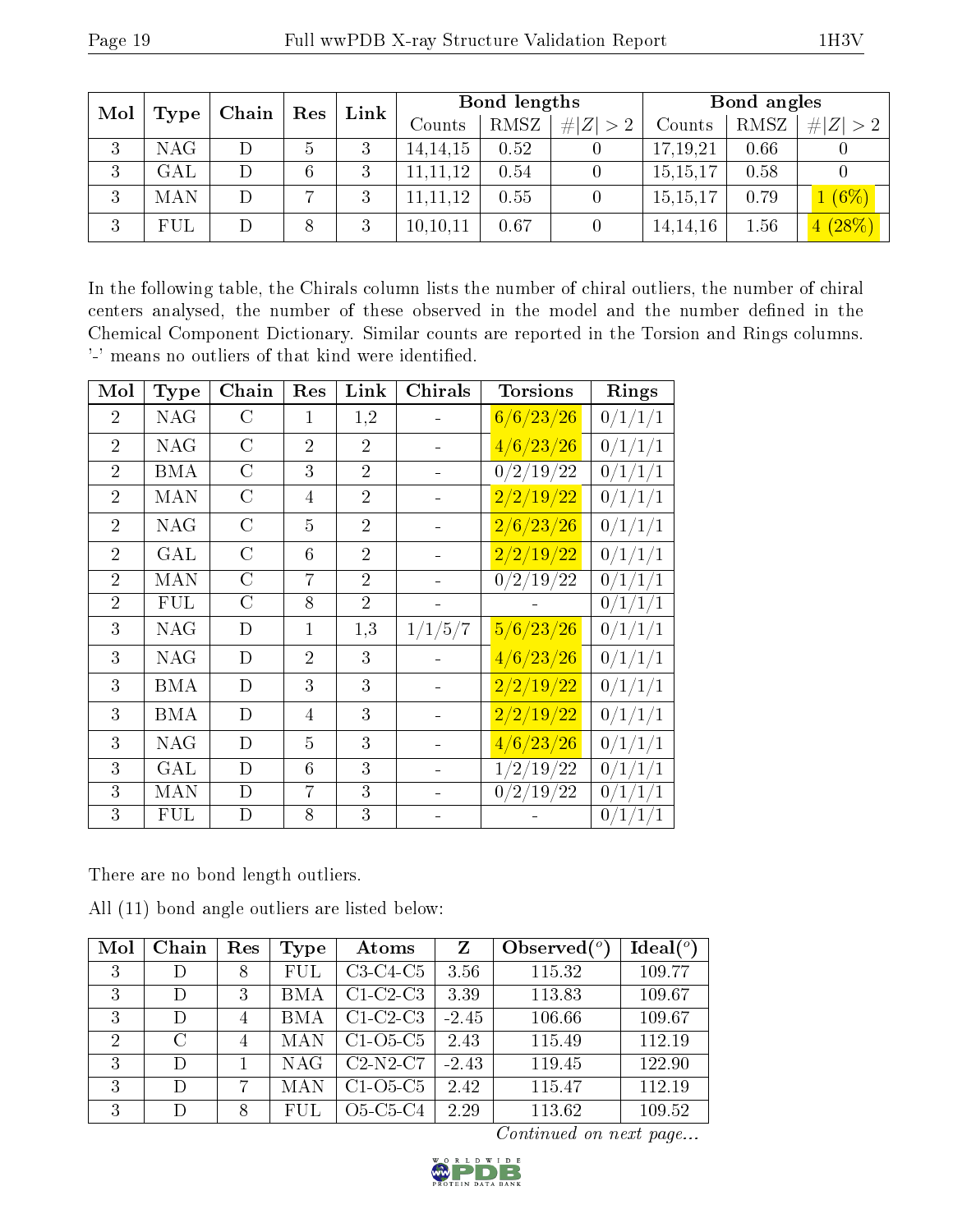| Mol | Chain | Res | Type  | Atoms                         |            | Observed $(°)$ | Ideal $(°)$ |
|-----|-------|-----|-------|-------------------------------|------------|----------------|-------------|
|     |       |     | NAG   | $C2-N2-C7$ -2.22              |            | 119.74         | 122.90      |
|     |       |     | FUL - | $\vert$ C1-O5-C5 $\vert$ 2.15 |            | 117.66         | 112.78      |
|     |       |     | FUL.  | $C1-C2-C3$   2.15             |            | 112.31         | 109.67      |
|     |       | റ   | NAG   | $C1-C2-N2$                    | $1 - 2.14$ | 106.83         | 110.49      |

All (1) chirality outliers are listed below:

| Mol   Chain   Res   Type   Atom |  |  |
|---------------------------------|--|--|
|                                 |  |  |

All (34) torsion outliers are listed below:

| Mol            | Chain                 | $\operatorname{Res}% \left( \mathcal{N}\right) \equiv\operatorname{Res}(\mathcal{N}_{0})\cap\mathcal{N}_{1}$ | Type                    | Atoms                                                          |
|----------------|-----------------------|--------------------------------------------------------------------------------------------------------------|-------------------------|----------------------------------------------------------------|
| $\overline{3}$ | $\overline{\rm D}$    | $\overline{2}$                                                                                               | $\overline{\text{NAG}}$ | $C8-C7-N2-C2$                                                  |
| 3              | $\overline{D}$        | $\overline{2}$                                                                                               | <b>NAG</b>              | O7-C7-N2-C2                                                    |
| $\overline{2}$ | $\overline{\rm C}$    | $\overline{5}$                                                                                               | $\overline{\text{NAG}}$ | $C8-C7-N2-C2$                                                  |
| $\overline{2}$ | $\overline{\rm C}$    | $\overline{5}$                                                                                               | $\overline{\text{NAG}}$ | $\overline{O7-C7}$ -N2-C2                                      |
| $\overline{3}$ | $\bar{\rm D}$         | $\overline{1}$                                                                                               | <b>NAG</b>              | $C3-C2-N2-C7$                                                  |
| $\overline{3}$ | $\overline{D}$        | $\mathbf{1}$                                                                                                 | $\overline{\text{NAG}}$ | $\overline{\text{C8-C7}}$ -N2-C2                               |
| 3              | D                     | $\overline{1}$                                                                                               | NAG                     | O7-C7-N2-C2                                                    |
| $\overline{2}$ | $\overline{\rm C}$    | $\overline{2}$                                                                                               | $\overline{\text{NAG}}$ | O7-C7-N2-C2                                                    |
| $\overline{2}$ | $\overline{\rm C}$    | $\overline{1}$                                                                                               | <b>NAG</b>              | $C8-C7-N2-C2$                                                  |
| $\overline{2}$ | $\overline{\rm C}$    | $\overline{1}$                                                                                               | <b>NAG</b>              | $\overline{\text{O7}}$ -C7-N2-C2                               |
| $\overline{2}$ | $\overline{\rm C}$    | $\overline{2}$                                                                                               | $\overline{\text{NAG}}$ | $C8-C7-N2-C2$                                                  |
| $\overline{3}$ | D                     | $\overline{4}$                                                                                               | <b>BMA</b>              | O5-C5-C6-O6                                                    |
| $\overline{2}$ | $\overline{\rm C}$    | $\overline{1}$                                                                                               | <b>NAG</b>              | O5-C5-C6-O6                                                    |
| 3              | D                     | $\overline{2}$                                                                                               | <b>NAG</b>              | O5-C5-C6-O6                                                    |
| 3              | D                     | $\overline{4}$                                                                                               | <b>BMA</b>              | C4-C5-C6-O6                                                    |
| $\overline{3}$ | D                     | $\overline{5}$                                                                                               | <b>NAG</b>              | $C8-C7-N2-C2$                                                  |
| $\overline{3}$ | D                     | $\overline{5}$                                                                                               | <b>NAG</b>              | $O7-C7-N2-C2$                                                  |
| $\overline{2}$ | $\overline{\text{C}}$ | $\overline{1}$                                                                                               | $\overline{\text{NAG}}$ | C4-C5-C6-O6                                                    |
| $\overline{3}$ | D                     | $\overline{5}$                                                                                               | <b>NAG</b>              | C4-C5-C6-O6                                                    |
| $\overline{2}$ | $\overline{\rm C}$    | $\overline{4}$                                                                                               | MAN                     | O5-C5-C6-O6                                                    |
| $\overline{3}$ | D                     | $\overline{2}$                                                                                               | NAG                     | C4-C5-C6-O6                                                    |
| $\overline{2}$ | $\overline{\rm C}$    | $\overline{4}$                                                                                               | $\rm\overline{MAN}$     | C <sub>4</sub> -C <sub>5</sub> -C <sub>6</sub> -O <sub>6</sub> |
| $\overline{2}$ | $\overline{\rm C}$    | $\overline{6}$                                                                                               | $\overline{\text{GAL}}$ | O5-C5-C6-O6                                                    |
| $\overline{2}$ | $\overline{\text{C}}$ | $\overline{2}$                                                                                               | $\overline{\text{NAG}}$ | $C1-C2-N2-C7$                                                  |
| $\overline{3}$ | $\overline{\rm D}$    | $\overline{5}$                                                                                               | $\overline{\text{NAG}}$ | O5-C5-C6-O6                                                    |
| $\overline{3}$ | $\overline{\rm D}$    | $\overline{6}$                                                                                               | $\overline{\text{GAL}}$ | O5-C5-C6-O6                                                    |
| $\overline{2}$ | $\overline{\text{C}}$ | $\mathbf{1}$                                                                                                 | <b>NAG</b>              | $C1-C2-N2-C7$                                                  |
| $\overline{3}$ | $\overline{\rm D}$    | $\overline{3}$                                                                                               | <b>BMA</b>              | C4-C5-C6-O6                                                    |
| $\overline{3}$ | D                     | $\overline{1}$                                                                                               | $\rm NAG$               | O5-C5-C6-O6                                                    |

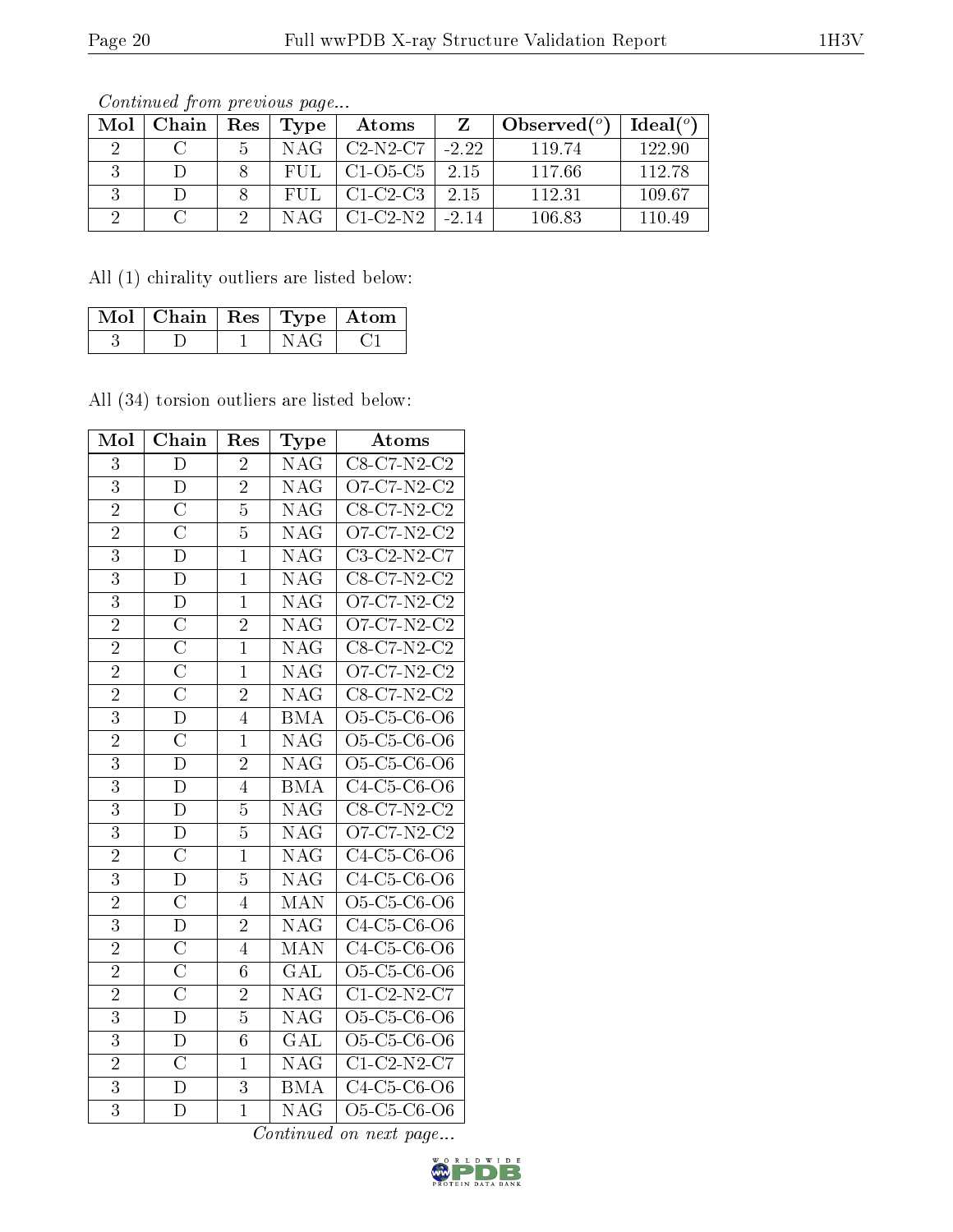| contentation provided as page. |               |     |      |                                                                |  |  |  |
|--------------------------------|---------------|-----|------|----------------------------------------------------------------|--|--|--|
| Mol                            | Chain         | Res | Type | Atoms                                                          |  |  |  |
| $\mathbf{R}$                   |               | -2  | BMA. | O <sub>5</sub> -C <sub>5</sub> -C <sub>6</sub> -O <sub>6</sub> |  |  |  |
| $\mathcal{R}$                  | Ð             |     | NAG  | $C1-C2-N2-C7$                                                  |  |  |  |
| $\mathcal{D}$                  | $\mathcal{L}$ | 9.  | NAG  | $C3-C2-N2-C7$                                                  |  |  |  |
| $\Omega$                       | $\mathcal{C}$ |     | NAG  | $C3-C2-N2-C7$                                                  |  |  |  |
| 9                              | $\mathcal{C}$ | 6   | GAT  | $C4$ - $C5$ - $C6$ - $O6$                                      |  |  |  |

There are no ring outliers.

10 monomers are involved in 27 short contacts:

| Mol            | Chain         | Res            | <b>Type</b> | Clashes        | <b>Symm-Clashes</b> |
|----------------|---------------|----------------|-------------|----------------|---------------------|
| $\overline{2}$ |               | 4              | MAN         | $\overline{2}$ |                     |
| 3              | $\Box$        | 2              | <b>NAG</b>  | 2              |                     |
| 3              |               | 8              | FUL         | 5              |                     |
| 2              | €             | 5              | <b>NAG</b>  |                |                     |
| 3              | $\Box$        | 6              | GAL         |                |                     |
| 3              | $\Box$        |                | <b>NAG</b>  | 6              |                     |
| $\overline{2}$ | $\mathcal{C}$ | $\overline{2}$ | <b>NAG</b>  | 3              |                     |
| $\overline{2}$ | C             | 6              | GAL         | 9              |                     |
| $\overline{2}$ | C             |                | <b>NAG</b>  |                |                     |
| 3              |               | 5              | NAG         | 3              |                     |

The following is a two-dimensional graphical depiction of Mogul quality analysis of bond lengths, bond angles, torsion angles, and ring geometry for oligosaccharide.

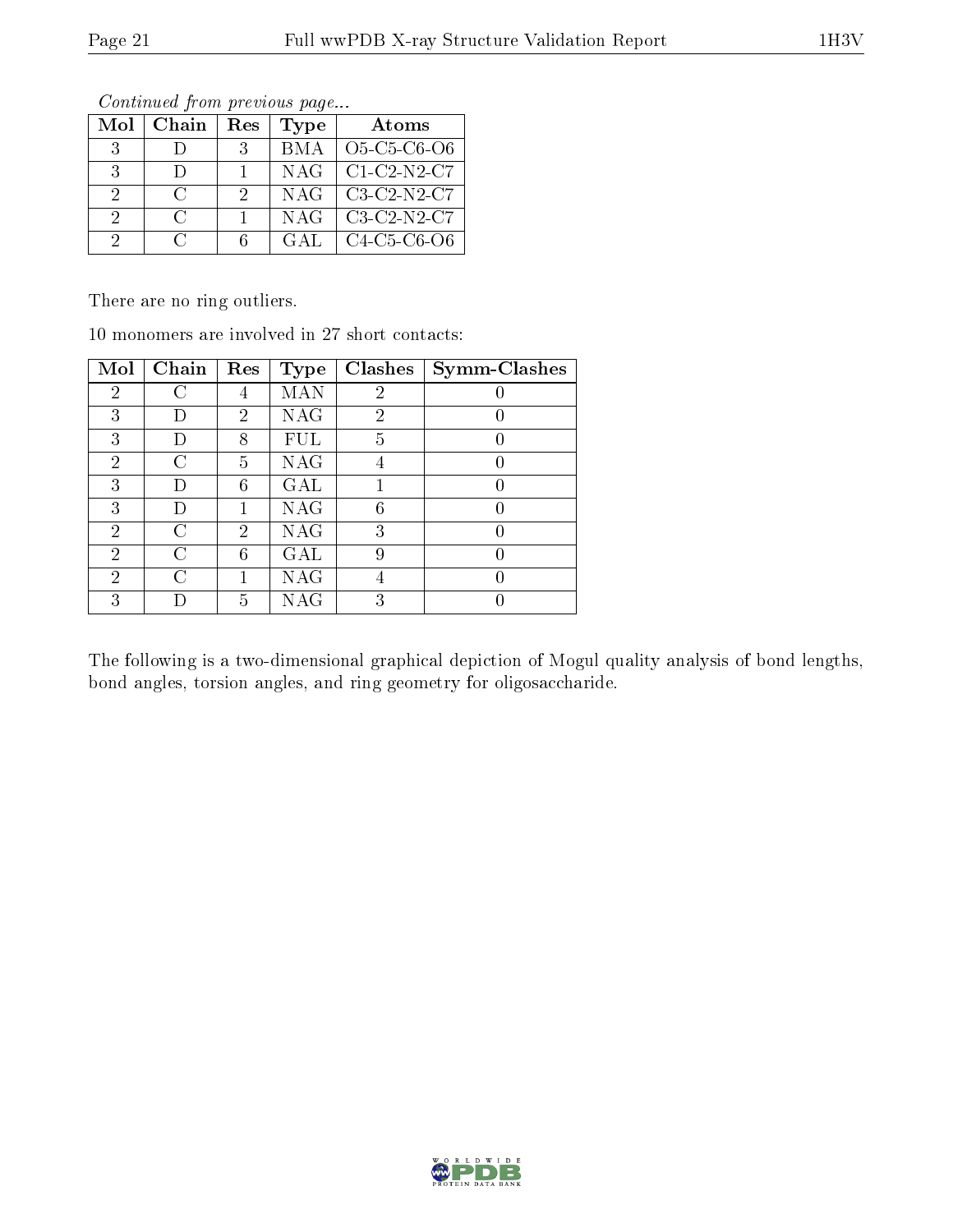

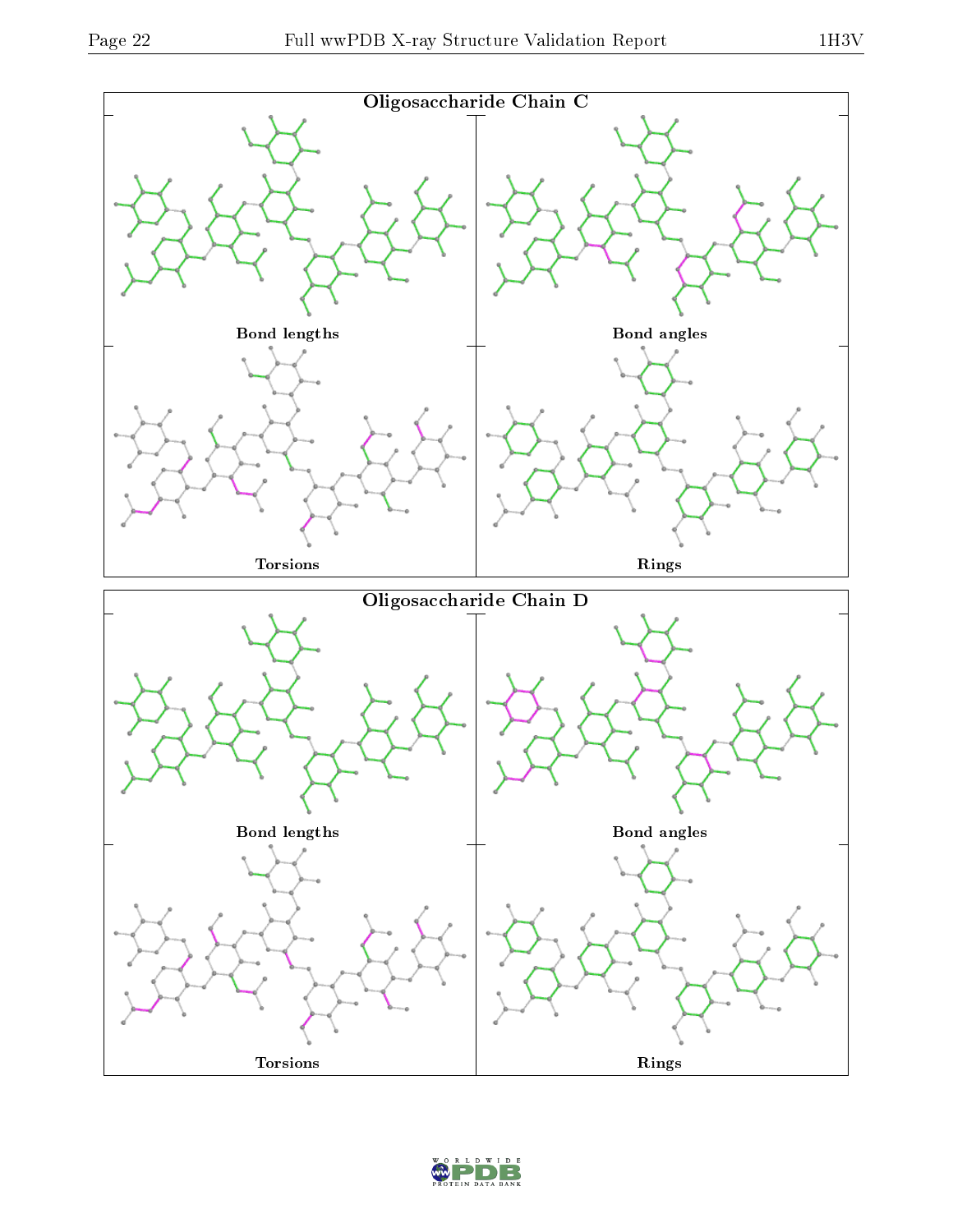### 5.6 Ligand geometry (i)

There are no ligands in this entry.

### 5.7 [O](https://www.wwpdb.org/validation/2017/XrayValidationReportHelp#nonstandard_residues_and_ligands)ther polymers (i)

There are no such residues in this entry.

### 5.8 Polymer linkage issues (i)

There are no chain breaks in this entry.

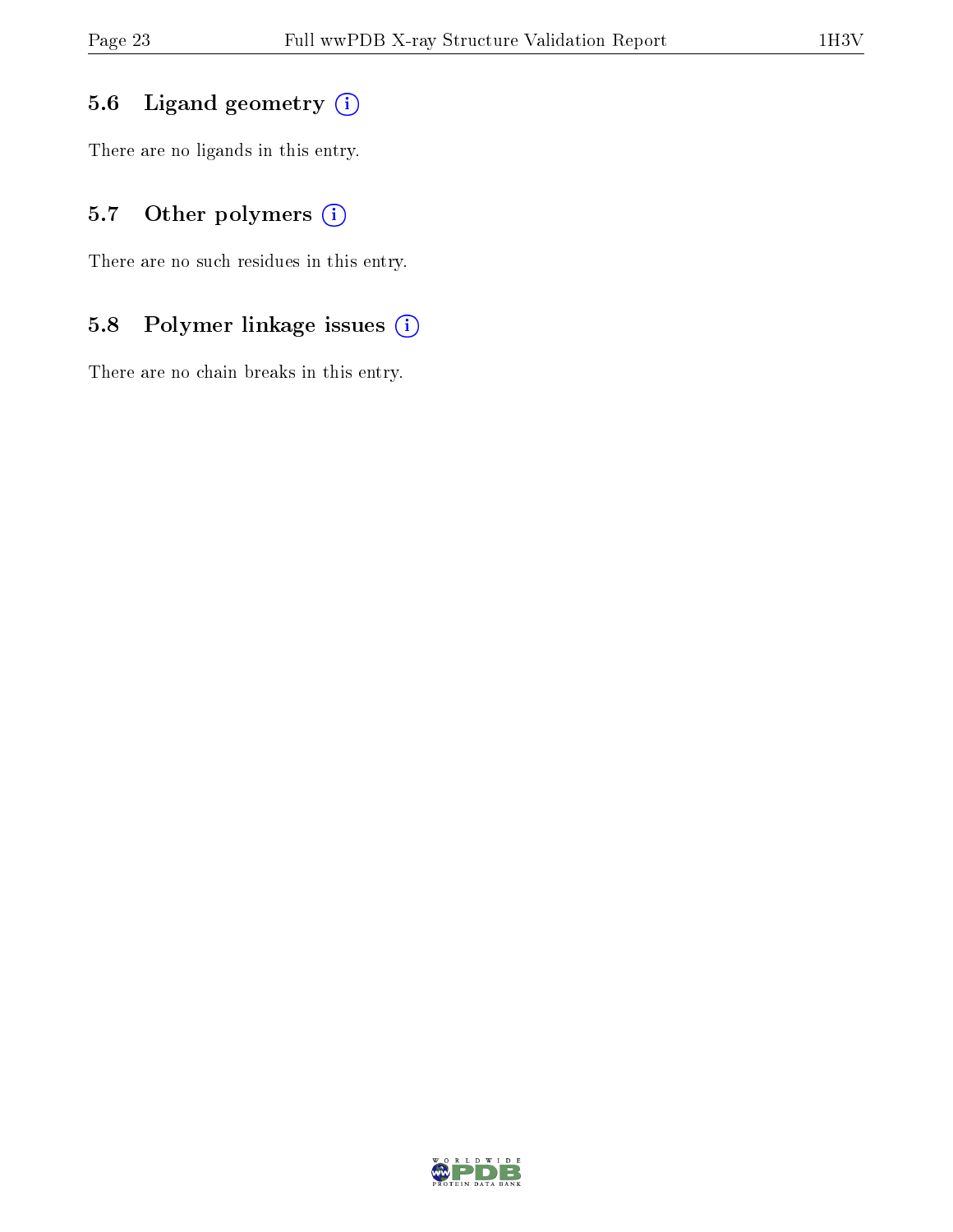# 6 Fit of model and data  $\left( \cdot \right)$

# 6.1 Protein, DNA and RNA chains (i)

In the following table, the column labelled  $#RSRZ>2'$  contains the number (and percentage) of RSRZ outliers, followed by percent RSRZ outliers for the chain as percentile scores relative to all X-ray entries and entries of similar resolution. The OWAB column contains the minimum, median,  $95<sup>th</sup>$  percentile and maximum values of the occupancy-weighted average B-factor per residue. The column labelled  $Q< 0.9$  lists the number of (and percentage) of residues with an average occupancy less than 0.9.

| Mol | Chain | Analysed         | ${ <\hspace{-1.5pt}{\mathrm{RSRZ}} \hspace{-1.5pt}>}$ | $\#\text{RSRZ}{>}2$           | $+$ OWAB( $A^2$ ) | $\mathrm{Q}{<}0.9$ |
|-----|-------|------------------|-------------------------------------------------------|-------------------------------|-------------------|--------------------|
|     |       | $208/223(93\%)$  | $-0.60$                                               | $1(0\%)$ 91 81                | 2, 21, 54, 65     | 15(7%)             |
|     |       | $205/223(91\%)$  | $-0.43$                                               | $0$ 100 100                   | 2, 30, 81, 90     | $37(18\%)$         |
| All | All   | $413/446$ (92\%) | $-0.52$                                               | $\parallel$ 90<br>$1(0\%)$ 95 | 2, 26, 70, 90     | $52(12\%)$         |

All (1) RSRZ outliers are listed below:

| Mol   Chain   Res   Type   $\operatorname{RSRZ}$ |      |  |
|--------------------------------------------------|------|--|
|                                                  | HIS. |  |

## 6.2 Non-standard residues in protein, DNA, RNA chains (i)

There are no non-standard protein/DNA/RNA residues in this entry.

### 6.3 Carbohydrates (i)

In the following table, the Atoms column lists the number of modelled atoms in the group and the number defined in the chemical component dictionary. The B-factors column lists the minimum, median,  $95<sup>th</sup>$  percentile and maximum values of B factors of atoms in the group. The column labelled  $Q< 0.9$ ' lists the number of atoms with occupancy less than 0.9.

| Mol            | Type       | Chain         | Res | Atoms | <b>RSCC</b> | <b>RSR</b> | B-factors $(\overline{A^2})$ | Q<0.9            |
|----------------|------------|---------------|-----|-------|-------------|------------|------------------------------|------------------|
| 3              | <b>NAG</b> | D             |     | 14/15 | 0.65        | 0.22       | 88,93,98,102                 | 6                |
| 3              | <b>MAN</b> | D             | 7   | 11/12 | 0.82        | 0.26       | 71, 73, 75, 76               | $\overline{0}$   |
| 3              | FUL        | D             | 8   | 10/11 | 0.83        | 0.54       | 106, 109, 110, 110           |                  |
| $\overline{2}$ | <b>FUL</b> | $\rm C$       | 8   | 10/11 | 0.86        | 0.29       | 58,61,61,63                  | $\left( \right)$ |
| 3              | GAL        | D             | 6   | 11/12 | 0.88        | 0.23       | 66,68,69,71                  | $\overline{2}$   |
| $\overline{2}$ | <b>NAG</b> | $\mathcal{C}$ |     | 14/15 | 0.88        | 0.14       | 42,44,50,56                  | $\overline{0}$   |
| 3              | <b>BMA</b> | D             | 4   | 11/12 | 0.91        | 0.15       | 65,68,69,69                  | $\overline{2}$   |
| $\overline{2}$ | <b>NAG</b> | $\mathcal{C}$ | 5   | 14/15 | 0.91        | 0.17       | 42, 47, 52, 55               | $\left( \right)$ |

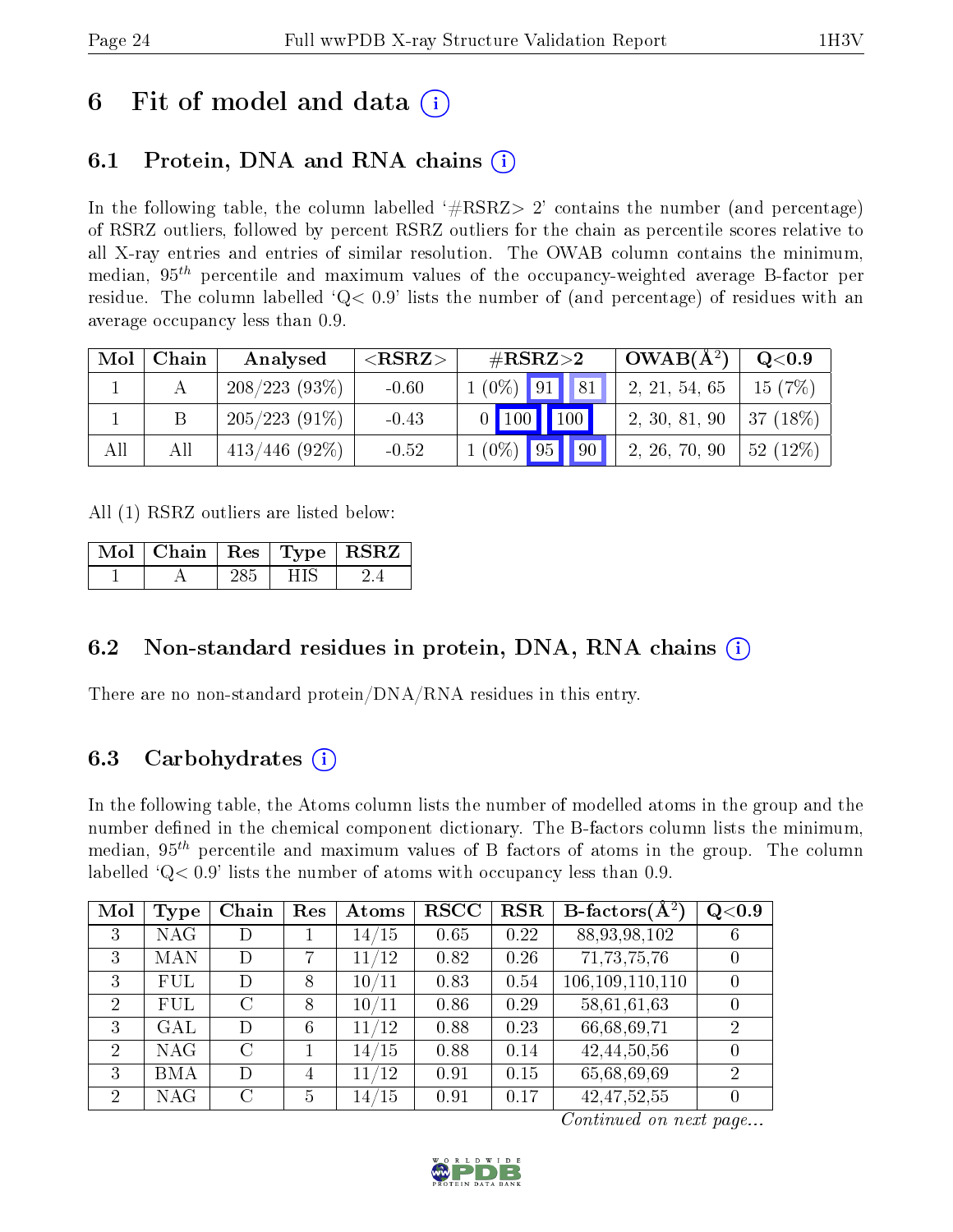| Mol            | Type       | Chain          | Res            | Atoms | <b>RSCC</b> | <b>RSR</b> | <b>B</b> -factors $\overline{A^2}$ | Q <sub>0.9</sub> |
|----------------|------------|----------------|----------------|-------|-------------|------------|------------------------------------|------------------|
| $\overline{2}$ | <b>MAN</b> | С              | 4              | 11/12 | 0.92        | 0.15       | 37, 38, 39, 41                     | 0                |
| 3              | <b>NAG</b> | D              | $\overline{2}$ | 14/15 | 0.92        | 0.15       | 78,82,84,85                        |                  |
| $\overline{2}$ | GAL        | $\overline{C}$ | 6              | 11/12 | 0.92        | 0.24       | 52, 53, 56, 59                     | 0                |
| $\overline{2}$ | MAN        | С              | 7              | 11/12 | 0.92        | 0.24       | 54, 58, 60, 63                     | 0                |
| 3              | <b>NAG</b> | D              | 5              | 14/15 | 0.93        | 0.16       | 63,64,65,66                        | 3                |
| $\overline{2}$ | <b>NAG</b> | C              | $\overline{2}$ | 14/15 | 0.94        | 0.16       | 39,41,42,42                        | 0                |
| $\overline{2}$ | <b>BMA</b> | С              | 3              | 11/12 | 0.95        | 0.16       | 37,42,45,48                        | 0                |
| 3              | <b>BMA</b> |                | 3              | /12   | 0.95        | 0.19       | 72, 75, 76, 76                     |                  |

The following is a graphical depiction of the model fit to experimental electron density for oligosaccharide. Each fit is shown from different orientation to approximate a three-dimensional view.